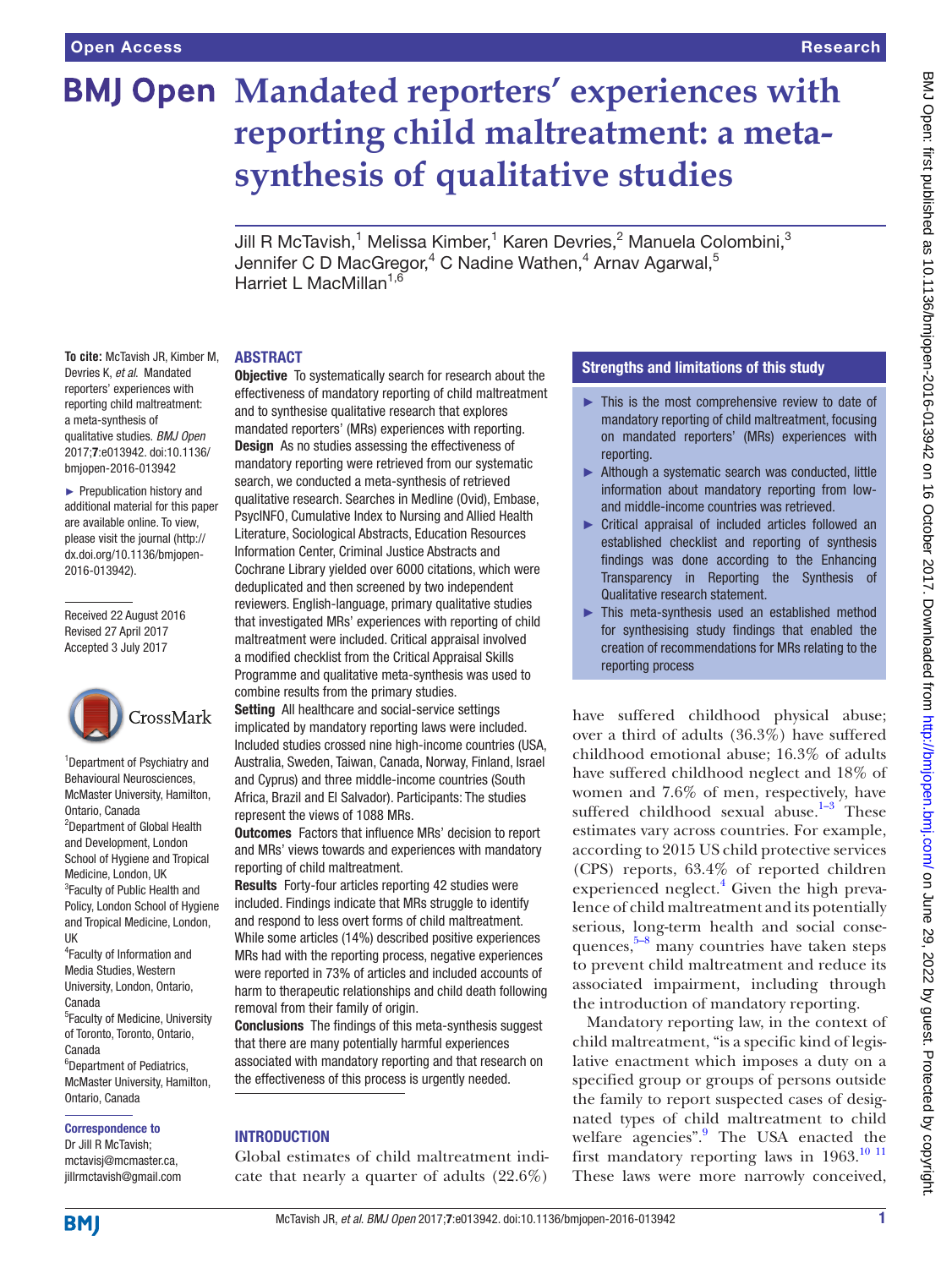requiring certain mandated professions to report 'severe' or 'significant' physical abuse by parents or caregivers. Over time, legislation has expanded in the USA and has been replicated in other countries. Across jurisdictions, mandatory reporting can include other forms of maltreatment (notably physical, sexual and emotional abuse, neglect, children's exposure to intimate partner violence (IPV) and prenatal exposure to drug abuse), reporting by more than mandated professionals (eg, by all citizens), reporting abuse perpetrated by non-caregivers and reporting beyond 'severe' or 'significant' abuse.<sup>12</sup>

Some information about the international context of mandatory reporting is available, but in general little information about this process is available from low- and middle-income countries (LMICs) (see online [supple](https://dx.doi.org/10.1136/bmjopen-2016-013942)[mentary file 1](https://dx.doi.org/10.1136/bmjopen-2016-013942)). Furthermore, while we began this project with the intent of doing a systematic review of studies of effectiveness about mandatory reporting, we were unable to find any studies that could be used for this purpose (ie, no prospective controlled trials, cohort studies or case– control studies assessing the effectiveness of mandatory reporting in relation to child outcomes were retrieved from our systematic search). Instead, we found that while there are a handful of prospective studies assessing particular outcomes of mandatory reporting,  $\frac{13 \times 14}{13}$  most of the research discussing its impact relies on retrospective analysis of CPS reports $15-18$  or is related to mandated reporters' (MRs), children's and caregivers' perceptions about reporting, as discussed in surveys,  $19-27$  qualitative literature<sup>28–30</sup> or case reports<sup>[31–33](#page-12-9)</sup> (qualitative literature is summarised in this meta-synthesis). Given the paucity of data on effectiveness of mandatory reporting, the purpose of this meta-synthesis is to summarise qualitative research about MRs' experiences with reporting. A companion paper titled, A meta-synthesis of children's and caregivers' perceptions of mandatory reporting of child maltreatment (in preparation), will address caregivers' and children's experiences with mandatory reporting.

#### **METHODS**

Various methods for synthesising qualitative literature exist depending on the purpose of the review  $34$  or the philosophical $^{35}$  or epistemological<sup>36</sup> stance of the researcher. As there is no standard way to summarise qualitative literature, for this meta-synthesis we follow the methods of Feder and colleagues, $37$  whose work builds on Noblit and Hare's (43) approach to meta-ethnography. Meta-ethnography does not offer suggestions for sampling or appraising articles and at times can be criticised for lack of transparency. $34$  A benefit of Feder and colleagues<sup>37</sup> method is that they conducted a systematic search of qualitative studies with clear inclusion and exclusion criteria, thus enhancing the transparency of their study selection process. While the benefit of appraising qual-itative research is still debated,<sup>[38](#page-12-14)</sup> Feder and colleagues' approach to appraising qualitative literature prioritises studies that are ranked as of higher quality, which supports

increasing recommendations to consider study quality, but also does not inappropriately exclude so-called lower quality studies that make 'surface mistakes' that would not otherwise invalidate their study findings.  $34$  Finally, like Noblit and Hare's (43) work, Feder *et al*<sup>837</sup> approach to synthesising qualitative literature allows for the inductive creation of a set of higher order constructs (third-order constructs, discussed below) that reflect concepts identified in individual studies but also extends beyond them. While the quantification of qualitative work has been criticised, in this study, individual concepts are 'counted' to let the reader decide about the relative importance of the themes. We suggest that themes that appear at a lower frequency are not necessarily less important (eg, one account of harm to a child is significant and must be considered) but rather that this theme was less of a focus for MRs and study authors. For example, the theme of 'cultural competence' is not discussed by as many MRs as compared with all of the various factors that impact their decision to report, which is partially explained by the fact that 11 (25%) of included articles set out specifically to investigate factors that impact MRs' decision to report. The results of this meta-synthesis are reported according to the PRISMA checklist and Enhancing Transparency in Reporting the Synthesis of Qualitative (ENTREQ) research statement<sup>35</sup> (see online [supplementary file 2\)](https://dx.doi.org/10.1136/bmjopen-2016-013942).

#### Search strategy

The systematic search was conducted by an information professional (JRM). Index terms and keywords related to mandatory reporting (eg, 'mandatory reporting', 'mandated reporters', 'duty to report', 'failure to report') and child abuse (broadly defined, including, but not limited to terms for child welfare, physical abuse, emotional abuse, neglect, sexual abuse/exploitation and children's exposure to IPV) were used in the following databases from database inception to 3 November 2015: Medline (1947-), Embase (1947-), PsycINFO (1806-), Cumulative Index to Nursing and Allied Health Literature (1981-), Criminal Justice Abstracts (1968-), Education Resources Information Center (1966-), Sociological Abstracts (1952-) and Cochrane Libraries (see online [supplementary file 3](https://dx.doi.org/10.1136/bmjopen-2016-013942) for example search strategy). Forward and backward citation chaining was conducted to complement the search. All articles identified by our database searches were screened by two independent reviewers (JRM and AA) at the title and abstract level. At the level of title and abstract screening, an article suggested for inclusion by one screener was sufficient to put it forward to full-text review. Full-text articles were screened for relevance and put forward for consideration by one author (JRM); relevance for inclusion was confirmed by a second author (MK), with discrepancies being resolved by consensus.

#### Study selection criteria

Our inclusion criteria were as follows: (1) primary studies that used a qualitative design; (2) published articles;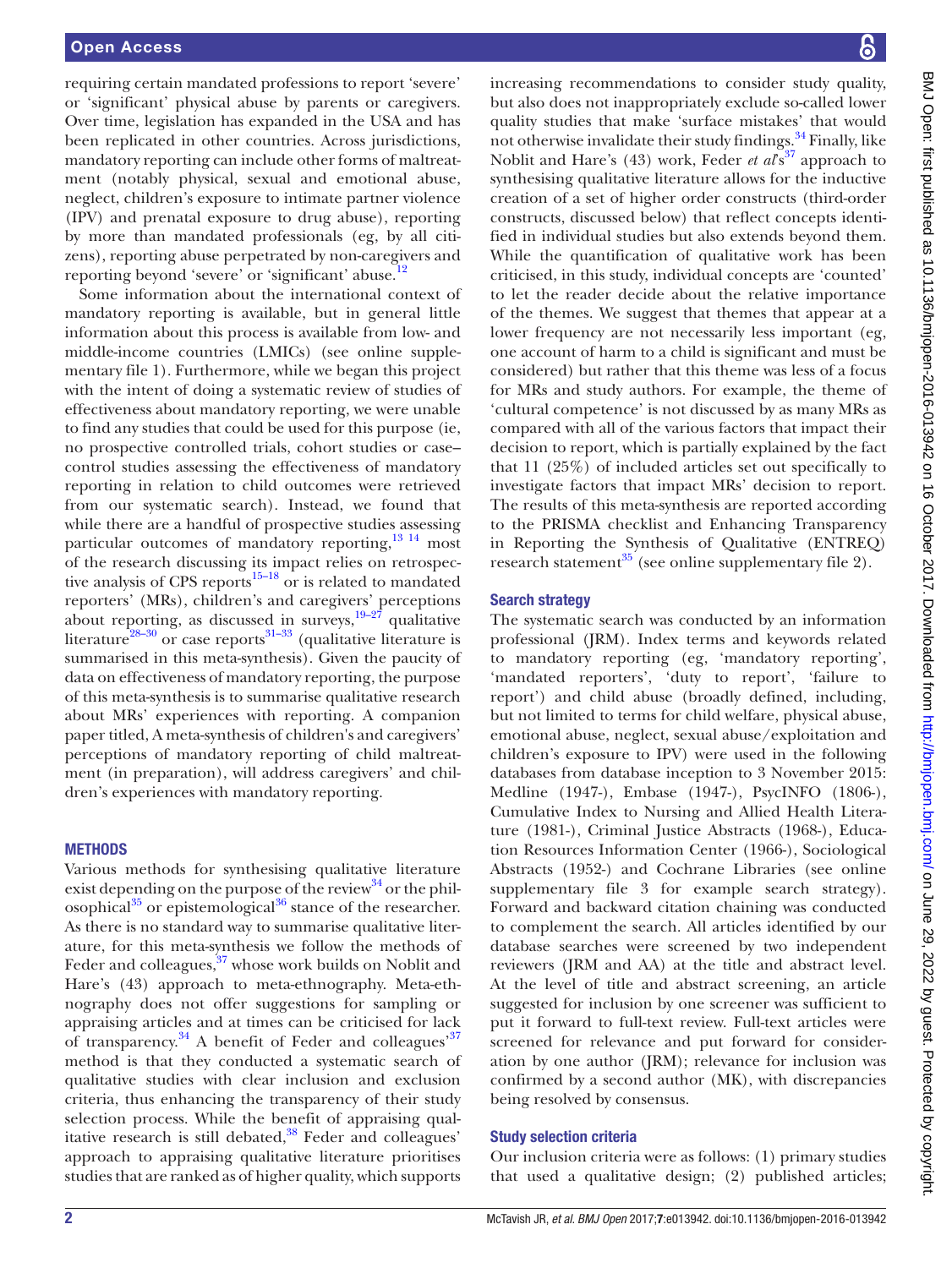<span id="page-2-0"></span>

| <b>Table 1</b> First, second and third-order constructs |                                                                                                                                                                                                                    |
|---------------------------------------------------------|--------------------------------------------------------------------------------------------------------------------------------------------------------------------------------------------------------------------|
| <b>Construct order</b>                                  | <b>Definition</b>                                                                                                                                                                                                  |
| First-order constructs                                  | First-order constructs represent the experiences and understandings of mandated<br>reporters with respect to mandatory reporting processes                                                                         |
| Second-order constructs                                 | Second-order constructs represent the conclusions or interpretations of the article author(s)<br>who reported the study findings—some of these interpretations were inferred from the author's<br>recommendations. |
| Third-order constructs                                  | Views and interpretations of the meta-synthesis team                                                                                                                                                               |

(3) investigations of MRs' experiences with mandatory reporting of child maltreatment, including physical abuse, sexual abuse, emotional abuse, neglect, exposure to IPV, prenatal exposure to maternal drug abuse or child sex trafficking; (4) presence of direct quotes from the participants to facilitate the formulation of the results and (5) English-language articles only. Excluded studies include (1) all non-qualitative designs, including surveys with open-response options; (2) studies that did not examine mandatory reporting in the context of child maltreatment (eg, mandatory reporting for elder abuse or IPV only) and (3) qualitative methods that did not lend themselves to direct quotes from participants (eg, forensic interviews).

# Data analysis

Data analysis followed two parallel strands: (1) first and second-order constructs ([table](#page-2-0) 1) were identified in each article and (2) each article was appraised with a modified critical appraisal tool for qualitative literature from the Critical Appraisal Skills Programme (CASP). For data extraction, each article was analysed for the perspectives of MRs (first-order constructs) and the conclusions offered by the author(s) of the article (second-order constructs). For first-order constructs, only direct quotes from participants (and any clarifying text provided by the study author) found in the Results sections of included articles were considered for analysis. For second-order constructs, only study author recommendations (often worded as 'should' or 'ought' statements and found in the Discussion of the article) were considered for analysis.

Two reviewers (JRM and MK) independently placed the primary data from each study and its corresponding code into an Excel file, and these files were compared for consistency (JRM). After reviewing discrepancies across Excel files, one author (JRM) developed a master list of codes, and after discussion with a second author (MK) (where both authors reviewed all codes and corresponding data together), this list of codes was further modified. Any discrepancies identified by the two authors were resolved by a third researcher (HLM). After this point, one author (JRM) went back through and recoded all data in the excel file according to the master list of codes and a second author reviewed all recoding (MK). Readers are able to view this final Excel file, which includes all extracted data, codes (including master list of codes) and overall quality rating of included articles. Final conclusions (third-order

constructs [\(table](#page-2-0) 1)) were all double checked (JRM) to ensure that they were supported by articles that ranked highly on the quality appraisal forms.

For critical appraisal, a modified appraisal tool from CASP was used to assess the quality of each article (see online [supplementary file 4\)](https://dx.doi.org/10.1136/bmjopen-2016-013942). Two independent authors (JRM and MK) appraised each article to assess if it addressed each CASP question (yes/no/unsure) and came to consensus about the final score for each article. Only the total CASP scores were considered, and studies were not excluded for poor study design, as (1) according to our inclusion criteria, we only included articles with full quotes from MRs, (2) we coded all MRs' quotes as first-order constructs and (3) we felt that the exclusion of any articles could exclude a valuable quote/perspective from an MR and that this exclusion could impact the meta-synthesis findings.

Data coding for this meta-synthesis was primarily inductive. Data analysis focused on identifying (1) first-order and second-order constructs that appeared across studies (repeating themes); (2) first-order or second-order constructs that were conflicting across studies or within studies and (3) unfounded second-order constructs or researchers' conclusions or interpretations that were not supported by quotes from participants. First and secondorder constructs that appeared across studies were re-examined to develop the third-order constructs or the conclusions of this meta-synthesis. Specifically, one author (JRM) identified third-order constructs that addressed strategies to improve MRs' experiences with the reporting process—especially when these themes were supported by strategies offered by MRs in first-order constructs—and these themes were, per Feder *et al*, [37](#page-12-13) reworded as recommendations. For example, the recommendation that MRs should 'Be aware of jurisdiction-specific legislation on reportable child maltreatment' combines a second-order construct that suggests MRs need better training about jurisdiction-specific mandatory reporting legislation with the first-order construct in which MRs admitted that they lacked knowledge about mandatory reporting legislation. These third-order constructs were first discussed with the two authors (MK, HLM) involved in developing the first and second-order constructs to ensure they reflected their understanding of the data. Following this, a table that showed a 'tally' of which first and second-order constructs were combined to generate each third-order construct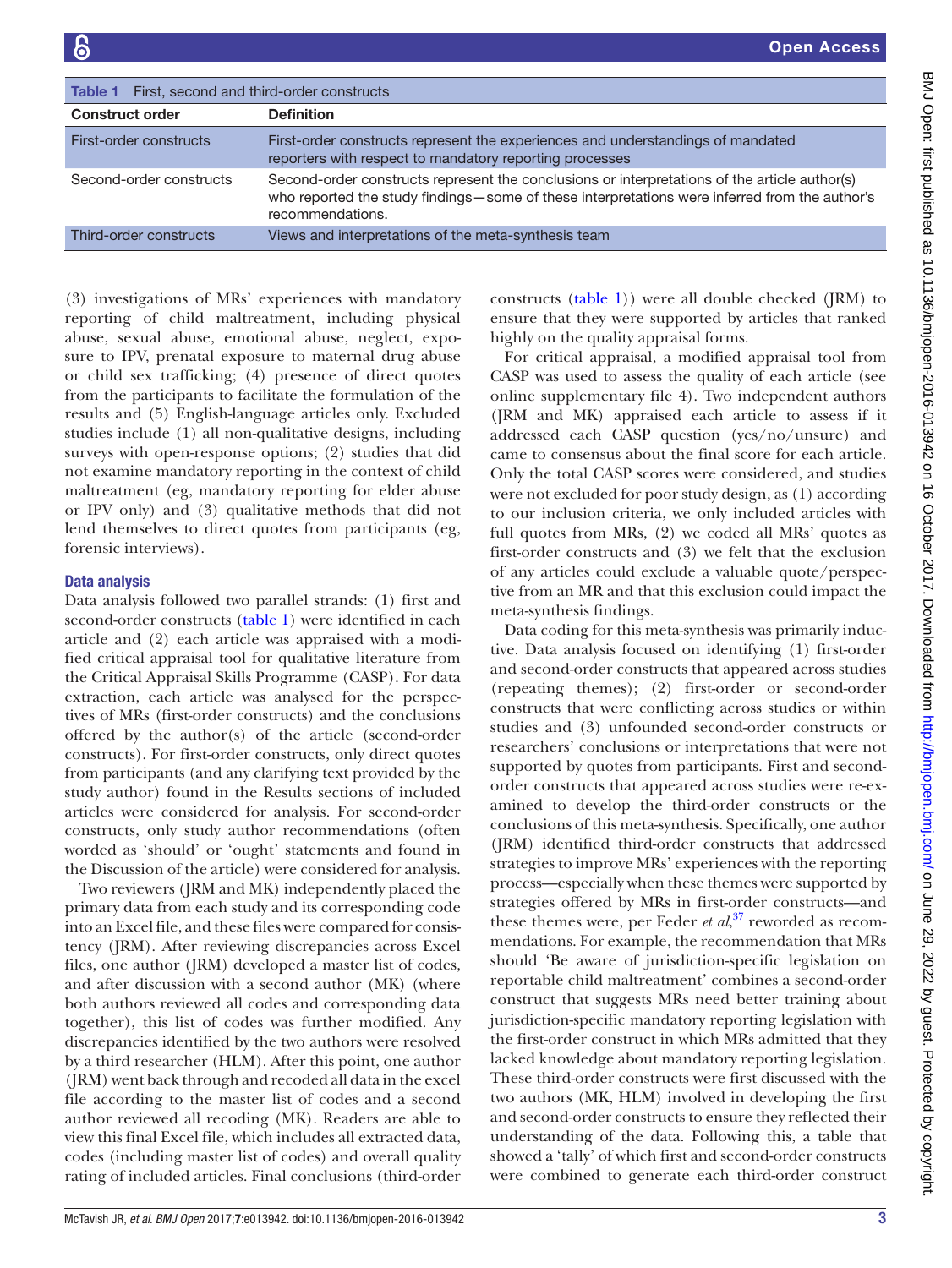

Figure 1 Preferred Reporting Items for Systematic Reviews and Meta-Analyses flow diagram.

(and a brief rationale for combining them) was reviewed by all study authors and a discussion followed. Minor adjustments to the third-order constructs were made after this discussion. The biggest discrepancy across all authors of this meta-synthesis was whether or not we should offer recommendations specific to mandatory reporting at all, given that (1) we did not find any effectiveness data and (2) the qualitative studies suggest many negative experiences with reporting. However, the third-order constructs represent what is found in the included studies that we synthesised (ie, included studies did not recommend against mandatory reporting), and their presentation as recommendations is faithful to the approach used by Feder *et al*, which we set out to follow, and the experiences of MRs, as summarised in the included articles.

#### **RESULTS**

A total of 6500 records were identified and, after deduplication, 3809 titles and abstracts were screened using the screening criteria. After full-text screening of 218 articles, 44 articles (representing 42 studies) were included in this review (see [figure](#page-3-0) 1). Details about participant and study characteristics are available in online [supplementary file 5](https://dx.doi.org/10.1136/bmjopen-2016-013942).

# <span id="page-3-0"></span>Study characteristics and methodological quality

The methodological quality of the studies varied and the total score percentages for each article (total possible score was 20 'yeses') are reported in [table](#page-3-1) 2. These studies represent the views of 1088 MRs, including 231 physicians, 224 nurses, 168 CPS professionals, 156 teachers, 114 psychologists and therapists, 85 social workers, 19 dentists, 16 domestic violence workers, 16 police officers. This underestimates the number of participants included because it was challenging to determine exact number of participants in some of the studies (including one study with 10 focus groups). MRs' ages were reported in 25% of studies and ranged from 20 to 60 years of age; their years of experience were reported in just over 50% of the studies and ranged from 6 months to 41 years of experience. Only six articles $39-44$  discussed any training that MRs received about recognising and responding to child maltreatment; aside from one study<sup>42</sup> that was examining the impact of child maltreatment training, it is hard to determine if or how training (or lack of training) influenced MRs' responses. Over 80% of the articles had been published since the year 2000, with seven articles published between 1981 and 1999. The studies took place in nine high-income countries (USA

<span id="page-3-1"></span>

| <b>Table 2</b> Methodological quality of studies |               |                                          |                     |
|--------------------------------------------------|---------------|------------------------------------------|---------------------|
| % of total score                                 | 49% and under | 50%–74%                                  | 75% or above        |
| Study reference                                  | 41 50 85 - 94 | 28-30 39 44 51 52 57 75 76<br>$95 - 106$ | 40 42 43 53 107-112 |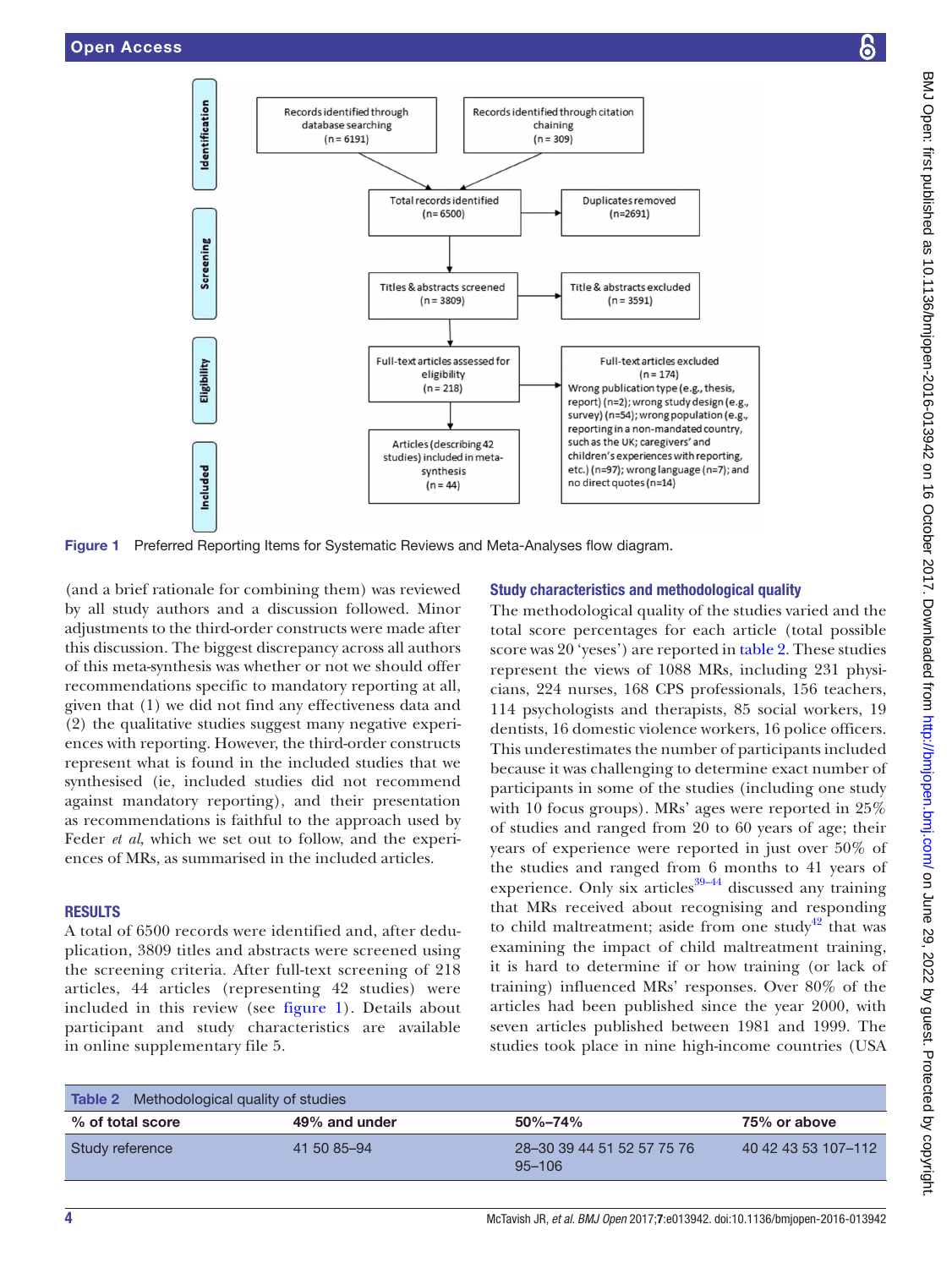(15), Australia (6), Sweden (5), Taiwan (5), Canada (2), Israel (2), Norway (1), Finland (1) and Cyprus (1)) and three middle-income countries (South Africa (3), Brazil (2) and El Salvador (1)). Other studies from LMICs were identified $45-49$  that did not meet all of the inclusion criteria; this limitation of our study is discussed further below.

# MRs' decisions to report and experiences with reporting (firstorder constructs)

Seven first-order constructs (views of MRs) are detailed below; all except construct seven (experiences receiving a report) are supported by articles from the top quartile (see [table](#page-3-1) 2 above). As is shown in [table](#page-5-0) 3, most of the articles (91%) addressed factors that influenced MRs' decision to report (construct 1). These findings suggest that MRs struggle to identify less overt forms of maltreatment, including 'mild' physical abuse, emotional abuse, children's exposure to IPV and abuse experienced by children with disabilities. MRs also were reluctant to report their suspicions of abuse and preferred to report only when they found physical evidence of abuse, such as physical injuries, bruises, broken bones, caries (and corresponding lack of treatment) or 'total' changes in behaviour. Unfortunately, most MRs did not clarify their reporting decisions in relation to specific forms of maltreatment. For example, only five articles<sup>28 50–53</sup> discussed decisions to report (including hesitance to report) in relation to sexual abuse, and four of these articles discussed maltreatment of children with disabilities (suggesting particular challenges they faced in reporting maltreatment of children with disabilities).

Factors that influenced the decision to report were distinct from the reporters' judgements and views about mandated reporting (construct 2) and their experiences with reporting (construct 3), as expressed through specific accounts of positive or negative experiences. While six articles (14%) reported positive experiences with the reporting process, 32 articles (73%) mentioned negative experiences with the reporting process, including 13 articles (30%) that offered concerning examples regarding negative child outcomes, such as: when the child was not removed from harm and the abuse continued or intensified; when the child was removed from harm, but the foster care environment was worse than the family-of-origin environment and child death following a report or after being removed from the family of origin.

First-order constructs also addressed MRs' values and knowledge related to child maltreatment and reporting (construct 4), MRs' strategies for responding to disclosures of child maltreatment or for reporting (construct 5) and whether or not MRs felt personally responsible for reporting or passed this responsibility to others, such as a supervisor (construct 6). A handful of articles included CPS professionals' experiences with receiving a report (construct 7).

# Strategies for supporting MRs (second-order constructs)

All second-order constructs (views of study authors) listed in [table](#page-7-0) 4 below were supported by first-order constructs within the same study; all were also supported by articles from the top quartile of study quality score (see [table](#page-3-1) 2 above). These constructs represent study authors' suggestions for how MRs could improve their decision-making during the reporting process, including strategies for mitigating negative experiences. The majority of articles (86%) commented on the need for MRs to be trained in how to best identify, respond and report suspected child maltreatment (construct 1). Two other influential themes related to the need for increased consultation between MRs and between MRs and CPS (construct 2) and the need for increased communication among MRs, among MRs, children and families and between MRs and CPS (construct 3). Study authors also emphasised that MRs need to be better supported in their reporting process (construct 4) and that they need clear protocols related to identifying and reporting child maltreatment (construct 5). Some study authors emphasised that child rights and well-being must be prioritised throughout the reporting process (construct 6). A few study authors suggested that MRs' and CPS' responses to child maltreatment need to be culturally competent (construct 7) and emphasised that MRs must report suspicions of abuse when this is their legal obligation (construct 8).

These second-order constructs show that MRs need better support at all social–ecological levels: (1) personally, in terms of better training, including skills to identify and respond to child maltreatment, as well as skills for stress and coping management; (2) interpersonally, in terms of better opportunities for dialogue among colleagues about child maltreatment generally, as well as specific cases; (3) organisationally, in terms of more support for the time it takes to report (and the potential 'costs' to other patients when taking this time), safeguards for MRs' personal safety when reporting and access to staff experts in child maltreatment; (4) in the community, especially in terms of better feedback about reported cases from CPS and in general better dialogue between different agencies involved in the reporting process and (5) nationally, in terms of national protocols about identifying, responding to and reporting child maltreatment.

# Apparent contradictions

All of the apparent contradictions found within the studies (or constructs that conflicted within or across studies) are examples of correlates of reporting that have been discussed previously in the literature (eg, MRs' decisions to report should or should not be influenced by the context of the family, the level of evidence available, the context of the reporter or the perceived impact of reporting on the child or family; MRs should or should not report children's exposure to IPV or corporal punishment; MRs should or should not intervene with the family instead of reporting; the MR who identifies maltreatment should report it or refer it to a senior personnel). The solutions to these contradictions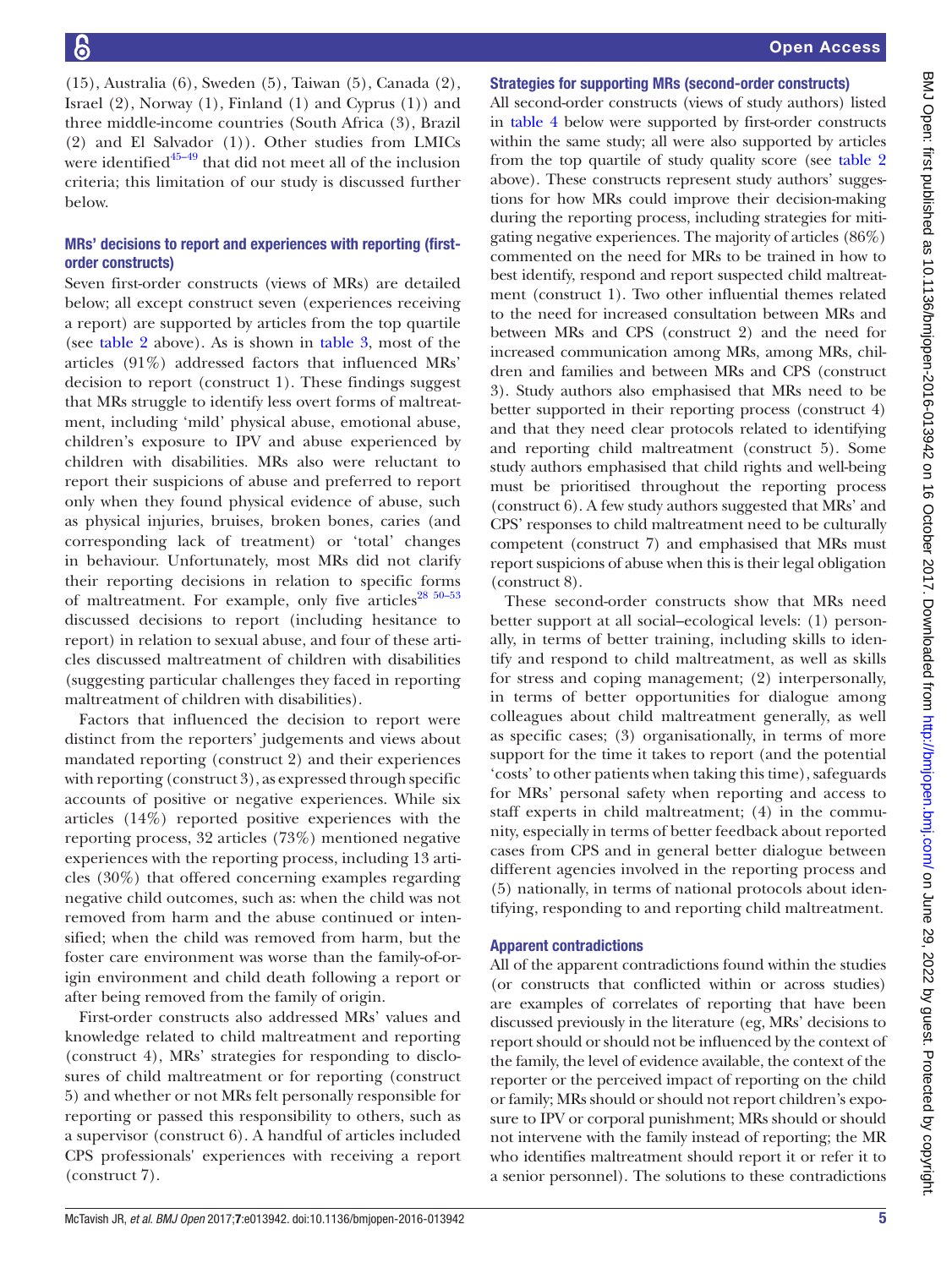<span id="page-5-0"></span>

| Table 3                                                                                                                                                                    |                                                                                              | First-order constructs (views of MRs) and the number (n) and per cent (%) of articles that address each construct                                                                                                                                                                                                                                                                                                                                                                                                                                                                                                                                                                                                                                                                                                                                                                                            |                                                                                                                                                                                                                                                                                                                                                                                                                                                                                                                                                                                                                                                                                                                                                                |
|----------------------------------------------------------------------------------------------------------------------------------------------------------------------------|----------------------------------------------------------------------------------------------|--------------------------------------------------------------------------------------------------------------------------------------------------------------------------------------------------------------------------------------------------------------------------------------------------------------------------------------------------------------------------------------------------------------------------------------------------------------------------------------------------------------------------------------------------------------------------------------------------------------------------------------------------------------------------------------------------------------------------------------------------------------------------------------------------------------------------------------------------------------------------------------------------------------|----------------------------------------------------------------------------------------------------------------------------------------------------------------------------------------------------------------------------------------------------------------------------------------------------------------------------------------------------------------------------------------------------------------------------------------------------------------------------------------------------------------------------------------------------------------------------------------------------------------------------------------------------------------------------------------------------------------------------------------------------------------|
| First-order construct                                                                                                                                                      | (n, 96)                                                                                      | Description of construct                                                                                                                                                                                                                                                                                                                                                                                                                                                                                                                                                                                                                                                                                                                                                                                                                                                                                     | Illustrative quotes                                                                                                                                                                                                                                                                                                                                                                                                                                                                                                                                                                                                                                                                                                                                            |
| (c) Alternative response<br>(b) Context of reporter<br>(1) Deciding when to<br>(d) Perceived impact<br>(f) Context of family<br>(e) Consultation<br>(a) Evidence<br>report | $n = 40, 91%$<br>n=32,73%<br>n=28, 64%<br>n=19, 43%<br>$n = 12, 27%$<br>n=9, 20%<br>n=8, 18% | Consultation (ie, MRs' decision or need to consult with a colleague or CPS<br>The amount of evidence of maltreatment (eg, challenges identifying less<br>The perceived impact of the report on the child or family (eg, concern<br>Preferred alternative responses (eg, chart and follow child progress<br>The context of the reporter (eg, institutional support; time burden);<br>Factors that influenced MRs' decision to report, including:<br>(eg, perceived parental skills).<br>overt forms of maltreatment);<br>before filing a report);<br>instead of reporting)<br>regarding stigma);<br>Family context                                                                                                                                                                                                                                                                                            | with the child, evaluate the whole thing, and make<br>hardest onesthose are the ones that just haunt<br>unsubstantiated)you're scaredthinking, I just<br>"The most obvious (signs) are easy. It's the ones<br>that are not so obvious, the ones that you have<br>bothered this family for no reason based on my<br>"We need more time (than 24 hours) to interact<br>to dig for and explore to get tothose are the<br>"If nothing comes out of it (report to CPS is<br>assumptions." <sup>75</sup><br>a decision."99<br>you."95                                                                                                                                                                                                                                |
| (2) Judgements and views n=34, 77 %<br>towards the reporting<br>(a) Negative<br>(b) Positive<br>process                                                                    | n=33,75%<br>$n = 11, 25%$                                                                    | level of trust or collaboration with other professionals in<br>MRs' general satisfaction with the reporting process,<br>the reporting process (including their own colleagues or CPS);<br>Any general burden MRs felt from the reporting process;<br>MRs' perceptions of CPS's (in)effectiveness.<br>Factors related to<br>MRs' perceived<br>including:                                                                                                                                                                                                                                                                                                                                                                                                                                                                                                                                                      | "Knowing the child protection agency in our area,<br>information goes. I find that really frustrating." <sup>111</sup><br>"It's pretty much a one way street as far as<br>nothing would come of a report." <sup>57</sup>                                                                                                                                                                                                                                                                                                                                                                                                                                                                                                                                       |
| (3) Experiences with<br>(a) Negative<br>(b) Positive<br>reporting                                                                                                          | n=33,73%<br>n=32,74%<br>n=6, 14%                                                             | The scope of CPS (eg, some reporters were discouraged when their report<br>$\blacktriangleright$ The amount of support MRs received when reporting (eg, some MRs had<br>reporters discussed rude or dismissive responses from intake workers);<br>Perceived outcomes of the report (MRs described positive or negative<br>Feedback from CPS (eg, many reporters were discouraged when they<br>Responsiveness of the intake workers screening the report (eg, some<br>positive or negative experiences with the reporting<br>outcomes of the report for themselves, the child, or the family).<br>received no feedback about their reported case from CPS);<br>MRs' positive or negative feelings about filing a report;<br>little institutional support for their reporting duties);<br>fell outside of the scope of CPS);<br>Examples of MRs'<br>process, including<br>$\blacktriangle$<br>$\blacktriangle$ | it over the clothes or under the clothes?'! know<br>"You'll call and say, 'I have a such and such child<br>breasts last night.' And they'll be like, 'Well, was<br>abuse experience again after they returned from<br>have to get to the high-priority risk to be able to<br>someone on the other line say, 'Well, you know,<br>that's just not bad enough." <sup>101</sup><br>secondary damage by going through this again<br>who made an outcry that her uncle rubbed her<br>that's all part of their risk assessment and they<br>take a report, but it's really challenging to hear<br>the hospital. This is so (emphasised) wrong.<br>"She made the student describe the sexual<br>The student should not have to experience<br>and again " <sup>109</sup> |
| (4) MRs' values and<br>knowledge                                                                                                                                           | n=19, 43%                                                                                    | Values and knowledge that informed MRs throughout the reporting process:<br>parental rights and well-being, cultural factors and the desire to ensure<br>▶ Conflicting values included discussions of child rights and well-being,<br>MRs' discussions about their lack of knowledge related to reporting<br>legislation or about how to identify and respond to children in need.<br>family preservation;                                                                                                                                                                                                                                                                                                                                                                                                                                                                                                   | about child abuse and the law. It is not extensively<br>ordinary people. Without the knowledge, it is hard<br>"Many times, we don't have adequate knowledge<br>for us to be sensitive about the abuse or to find<br>evidence of child abuse." <sup>39</sup><br>provided to every healthcare provider or to                                                                                                                                                                                                                                                                                                                                                                                                                                                     |
|                                                                                                                                                                            |                                                                                              |                                                                                                                                                                                                                                                                                                                                                                                                                                                                                                                                                                                                                                                                                                                                                                                                                                                                                                              | Continued                                                                                                                                                                                                                                                                                                                                                                                                                                                                                                                                                                                                                                                                                                                                                      |

 $\delta$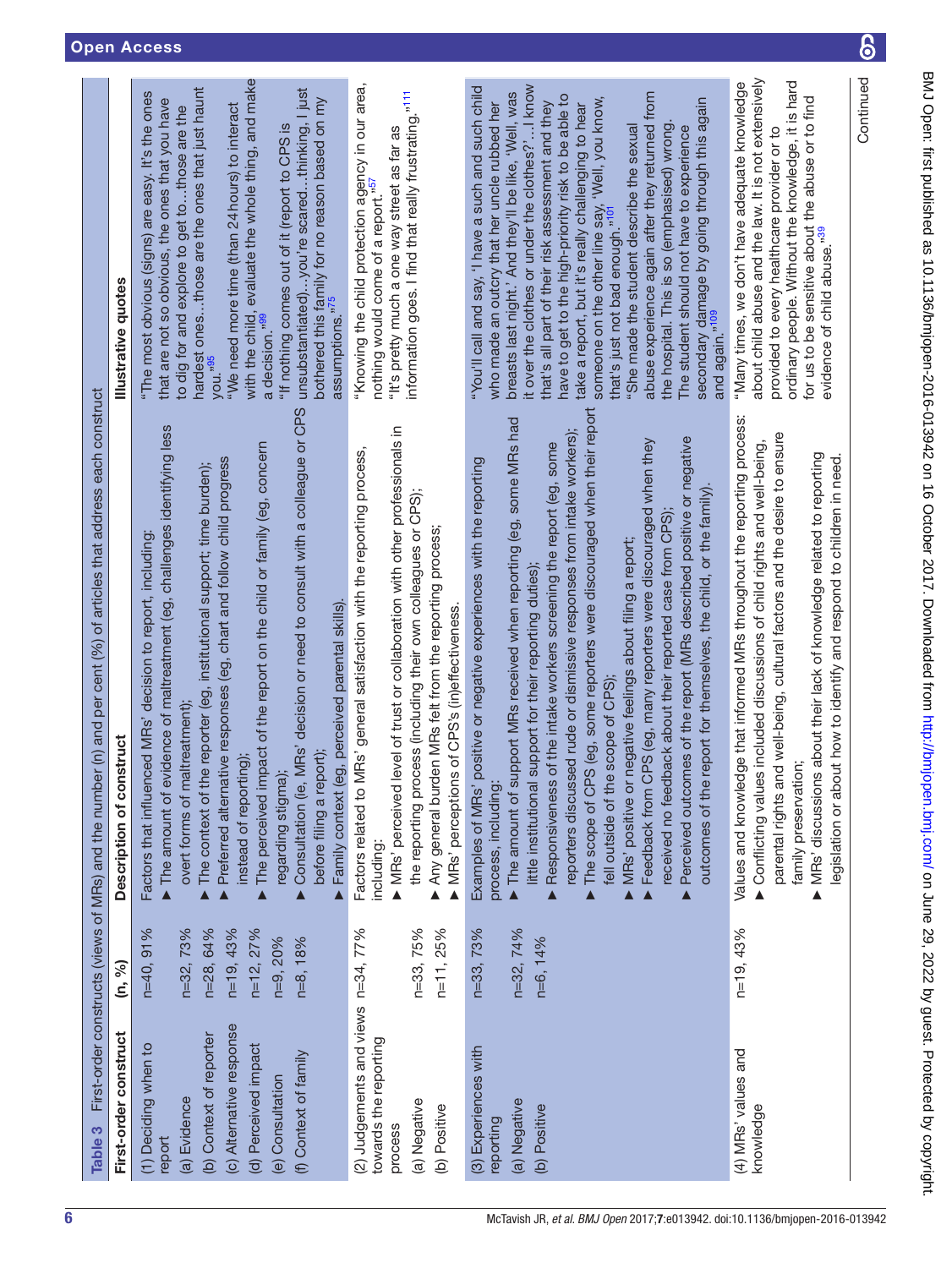| Continued<br>Table 3                                                                |               |                                                                                                                                                                                                                                                                                                                                                                                                                                    |                                                                                                                                                                                                                                                                                                                                                                                                                                                                                                                                                                                         |
|-------------------------------------------------------------------------------------|---------------|------------------------------------------------------------------------------------------------------------------------------------------------------------------------------------------------------------------------------------------------------------------------------------------------------------------------------------------------------------------------------------------------------------------------------------|-----------------------------------------------------------------------------------------------------------------------------------------------------------------------------------------------------------------------------------------------------------------------------------------------------------------------------------------------------------------------------------------------------------------------------------------------------------------------------------------------------------------------------------------------------------------------------------------|
| First-order construct                                                               | (n, %)        | Description of construct                                                                                                                                                                                                                                                                                                                                                                                                           | Illustrative quotes                                                                                                                                                                                                                                                                                                                                                                                                                                                                                                                                                                     |
| responding to disclosures<br>of maltreatment and<br>(5) Strategies for<br>reporting | $n = 16, 36%$ | filing a report (eg, informing a child or family of the limits of<br>This construct also related to MRs' struggles to engage non-judgementally<br>Practical strategies used by MRs during the reporting process, including:<br>esponding to disclosures of abuse (eg, listening and<br>confidentiality when starting a therapeutic relationship).<br>with offending caregivers.<br>Strategies for<br>Strategies for<br>consoling); | she told(When the report was made) I presented<br>what was going on and she felt comfortable with<br>that it was a secret that I couldn't keep, and that<br>it was something that I could help her withshe<br>was very aware of the decisionThe child knew<br>her, reassuring her that nothing would happen if<br>someone, so I used that to help, in questioning<br>it to her as that she wouldn't get in trouble but<br>know that she was safe and that she could tell<br>my telling her I was going to make a report." <sup>91</sup><br>"My sense was that this child just wanted to |
| (6) Responsibility                                                                  | n=15, 34%     | ie, whether MRs' felt they were responsible for engaging<br>MRs' perceived responsibility in identifying and responding to child<br>or felt that they needed to refer the case to another<br>with children,<br>maltreatment (<br>colleague)                                                                                                                                                                                        | "I reported my suspicions to the doctor that was<br>looking after the child and he reported it to the<br>consultant." <sup>76</sup>                                                                                                                                                                                                                                                                                                                                                                                                                                                     |
| (7) Experiences receiving n=2, 5%<br>a report                                       |               | ▶ CPS professionals' positive and negative experiences receiving a report                                                                                                                                                                                                                                                                                                                                                          | take the complaint regardless, that's the problem.<br>"So part of the issue for us is because we got all<br>It's that they're not permitted to say, well that's<br>of these mandated reporters and intake has to<br>not enough information." <sup>97</sup>                                                                                                                                                                                                                                                                                                                              |
| CPS, child protective services; MRs, mandated reporters.                            |               |                                                                                                                                                                                                                                                                                                                                                                                                                                    |                                                                                                                                                                                                                                                                                                                                                                                                                                                                                                                                                                                         |

 $\epsilon$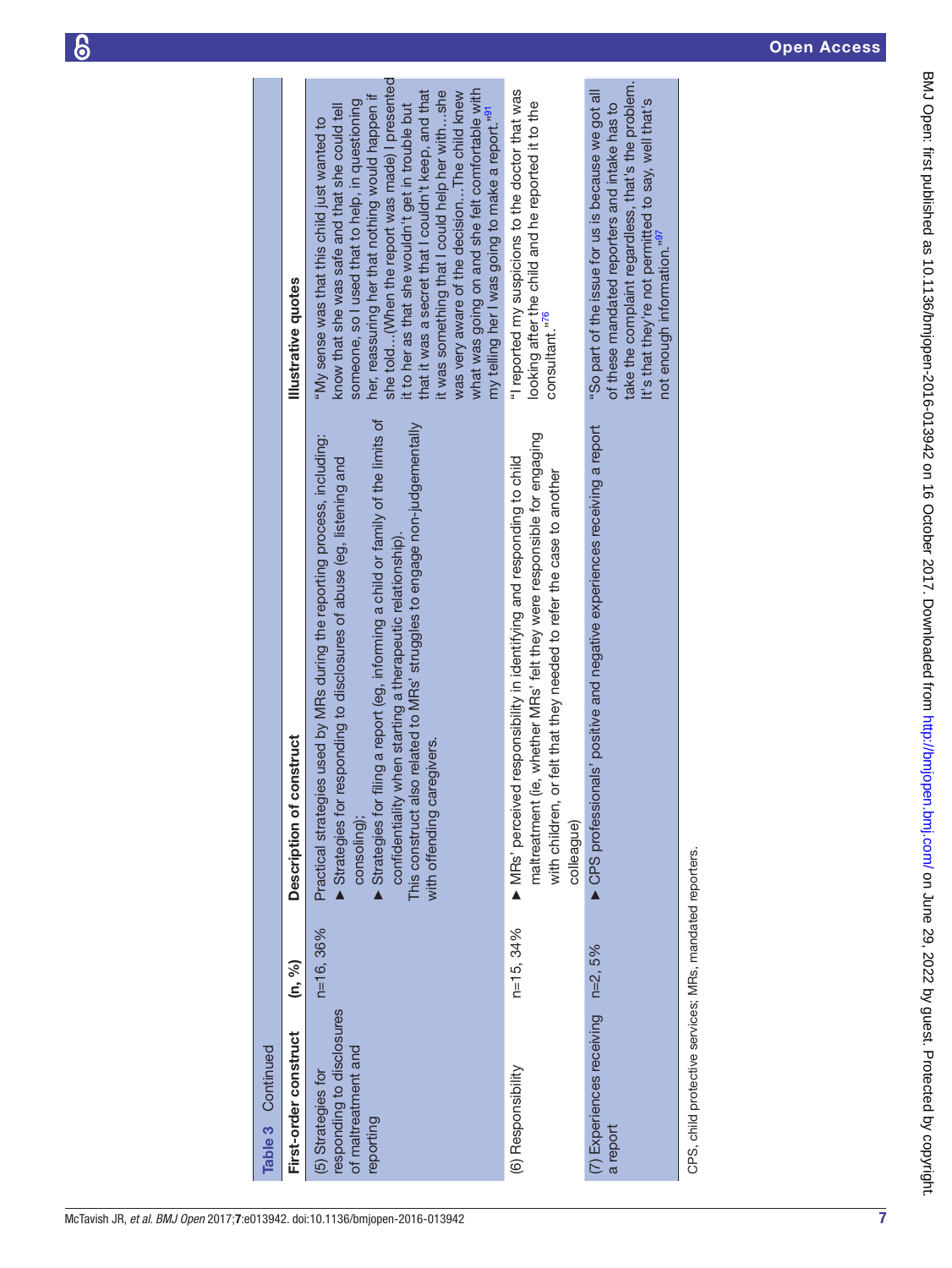<span id="page-7-0"></span>

| Table 4                   |             | Second-order constructs (views of study authors) and the number (n) and per cent (%) of articles that address each construct                                                                                                                                                                                                                                                                                                                                                                                                                                                                                                                                                                                                                                                                                                                                                                                                                                                                                                                |                                                                                                                                                                                                                                                                                                                                                                                                                                                                                                                                                                                                               |
|---------------------------|-------------|---------------------------------------------------------------------------------------------------------------------------------------------------------------------------------------------------------------------------------------------------------------------------------------------------------------------------------------------------------------------------------------------------------------------------------------------------------------------------------------------------------------------------------------------------------------------------------------------------------------------------------------------------------------------------------------------------------------------------------------------------------------------------------------------------------------------------------------------------------------------------------------------------------------------------------------------------------------------------------------------------------------------------------------------|---------------------------------------------------------------------------------------------------------------------------------------------------------------------------------------------------------------------------------------------------------------------------------------------------------------------------------------------------------------------------------------------------------------------------------------------------------------------------------------------------------------------------------------------------------------------------------------------------------------|
| Second-order construct    | (n, 96)     | Description and citations for supporting articles from the top quartile                                                                                                                                                                                                                                                                                                                                                                                                                                                                                                                                                                                                                                                                                                                                                                                                                                                                                                                                                                     | Illustrative quotes                                                                                                                                                                                                                                                                                                                                                                                                                                                                                                                                                                                           |
| 1. Training and knowledge | n=38, 86%   | strong feelings that arise from child maltreatment cases, consequences of<br>maltreatment, physical neglect, emotional neglect, abuse against children<br>MRs must know the purpose of mandatory reporting, that is, child safety<br>including common and less overt forms of child maltreatment (emotional<br>MRs must know their duty to report and how this differs from their moral<br>ethical conflicts, moments where MRs hesitate to report, confidentiality<br>MRs must know common issues encountered when reporting, such as<br>MRs must know how best to respond to a child and family when child<br>issues, jurisdiction-specific legislation, risks and benefits of reporting,<br>MRs must know how to identify all forms of child maltreatment<br>identified or disclosed. <sup>43</sup> 107 112<br>with disabilities). 42 43 75 95 107 110 112<br>responsibility to respond. <sup>43 107</sup><br>failure to report. <sup>76</sup> 107 110<br>and well-being. <sup>107 109</sup><br>maltreatment is<br>Δ<br>$\blacktriangle$ | increased awareness of the legislation and their<br>knowledge of the epidemiology and evaluation<br>of child abuse and neglect: " <sup>112</sup><br>separated from responding, which is a moral<br>children should avail themselves regularly of<br>"Good guidelines are important, but missing<br>"Professionals and authorities should have<br>educational opportunities to increase their<br>"Reporting, a legal requirement, must be<br>"All practitioners whose patients include<br>guidelines must not be an excuse not to<br>duties in all forms of violence." <sup>104</sup><br>care."107<br>duty."99 |
| 2. Consultation           | n=23, 52%   | For child protection to be successful, there needs to be better collaboration<br>able to discuss cases of suspected child maltreatment with<br>others, whether that be members of their own team, a child maltreatment<br>between all professionals in the reporting process. <sup>42 43 107</sup> 109 111<br>team at their institution or CPS personnel. <sup>7576</sup><br>MRs should be<br>$\blacktriangle$<br>$\blacktriangle$                                                                                                                                                                                                                                                                                                                                                                                                                                                                                                                                                                                                          | "An important resource to develop in an effort to<br>urgent need to improve systematic collaboration<br>"Another important finding from the study is the<br>reporting may be the identification and ongoing<br>improve child abuse and neglect detection and<br>experts within nonpediatric and nonacademic<br>hospital." <sup>75</sup><br>support of child abuse and neglect content<br>and a trustful relationship with CPS."43                                                                                                                                                                             |
| 3. Communication          | $n=21, 47%$ | MRs should be afforded opportunities to formally and informally talk about<br>MRs should communicate clearly with the child or family about their<br>MRs require feedback from CPS about reported cases. <sup>75</sup> 76<br>reporting duties and the limits of confidentiality. <sup>108 112</sup><br>child maltreatment with other MRs. 40 42 75 95 107 109 110                                                                                                                                                                                                                                                                                                                                                                                                                                                                                                                                                                                                                                                                           | "Mandated professionals require feedback from<br>child protection agencies." <sup>76</sup><br>"Forewarning is critical for ensuring that clients<br>do not feel deceived into thinking that superior<br>levels of confidentiality exist. <sup>108</sup>                                                                                                                                                                                                                                                                                                                                                       |
| 4. Support                | n=12, 27%   | MRs should partake in self-care and be supported in stress and coping<br>supported in their reporting process by their respective<br>h in terms of the time and costs of reporting (including<br>personal safety). Support may require additional staff<br>maltreatment. <sup>407576107</sup><br>management. <sup>76</sup> 110<br>MRs should be<br>institutions, bot<br>support of their<br>experts in child<br>$\blacktriangle$                                                                                                                                                                                                                                                                                                                                                                                                                                                                                                                                                                                                            | "Employing bodies are encouraged to provide<br>the stress and anxiety of individuals who are<br>a suitable support mechanism to decrease<br>emotionally traumatised by the process of<br>mandatory reporting." <sup>16</sup>                                                                                                                                                                                                                                                                                                                                                                                  |
|                           |             |                                                                                                                                                                                                                                                                                                                                                                                                                                                                                                                                                                                                                                                                                                                                                                                                                                                                                                                                                                                                                                             | Continued                                                                                                                                                                                                                                                                                                                                                                                                                                                                                                                                                                                                     |

 $\overline{6}$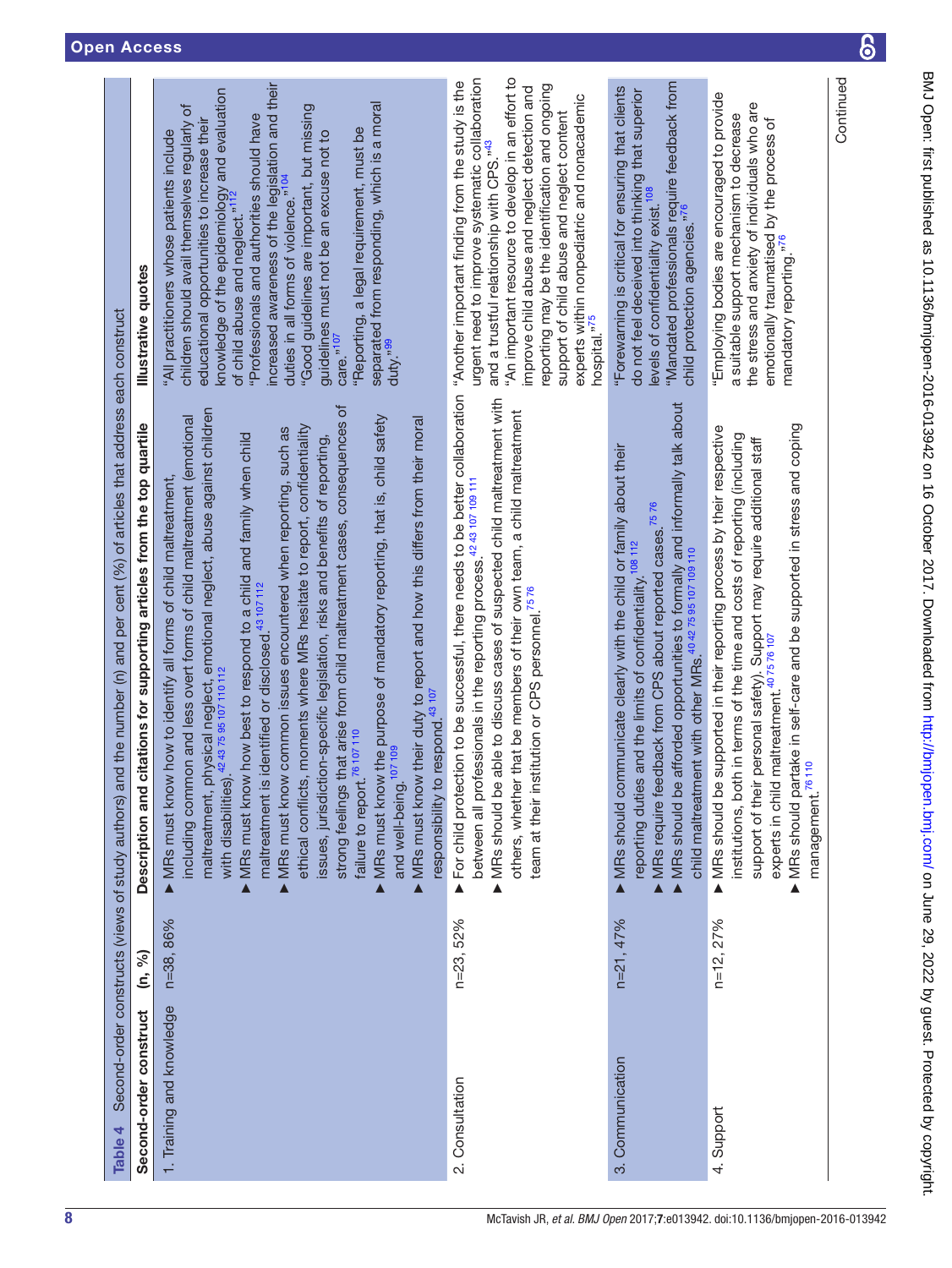| Table 4 Continued                                        |            |                                                                                                                                                                                                                               |                                                                                                                                                                                                                                                                                                         |
|----------------------------------------------------------|------------|-------------------------------------------------------------------------------------------------------------------------------------------------------------------------------------------------------------------------------|---------------------------------------------------------------------------------------------------------------------------------------------------------------------------------------------------------------------------------------------------------------------------------------------------------|
| Second-order construct                                   | (n, %)     | Description and citations for supporting articles from the top quartile                                                                                                                                                       | Illustrative quotes                                                                                                                                                                                                                                                                                     |
| 5. Structural concerns                                   | $n=7, 16%$ | $\blacktriangleright$ MRs need clear protocols for identifying child maltreatment and reporting it, "It is recommended that a formalised national<br>as well as methods for reviewing and updating protocols 42 75 76 110     | established, which incorporates exemplar cases<br>to demonstrate processes and outcomes which<br>will positively influence future decision-making<br>framework for reporting and feedback be<br>of mandated professionals."76                                                                           |
| 6. Child rights & well-being n=6, 14%                    |            | MRs should prioritise children's rights and well-being throughout the<br>reporting process. <sup>113</sup>                                                                                                                    | status of victim, the focus should not only be on<br>reporting but also on the responses following<br>"If the intention is for children to have the full<br>reporting." <sup>104</sup>                                                                                                                  |
| 7. Cultural competence                                   | $n=4,9%$   | nd families' preferences for alternative ways of dealing with<br>MRs' and CPS' responses to child maltreatment should be culturally<br>abuse (eg, restorative justice) should not be dismissed. <sup>53</sup><br>competent ar | current African ways of dealing with abuse." <sup>53</sup><br>lightly, especially as any dismissal of it could<br>"People's preference for traditional ways of<br>be taken as constituting a lack of trust and<br>understanding by the establishment of the<br>dealing with problem should not be taken |
| 8. Evidence                                              | $n=4,9%$   | MRs should report suspicions of abuse rather than wait for evidence of<br>this is their legislative duty. <sup>107</sup><br>abuse, when                                                                                       | "Physicians and other healthcare workers are<br>legally required to report cases if they have<br>reasonable suspicion of child abuse." <sup>92</sup>                                                                                                                                                    |
| CPS, child protective services; MRs, mandated reporters. |            |                                                                                                                                                                                                                               |                                                                                                                                                                                                                                                                                                         |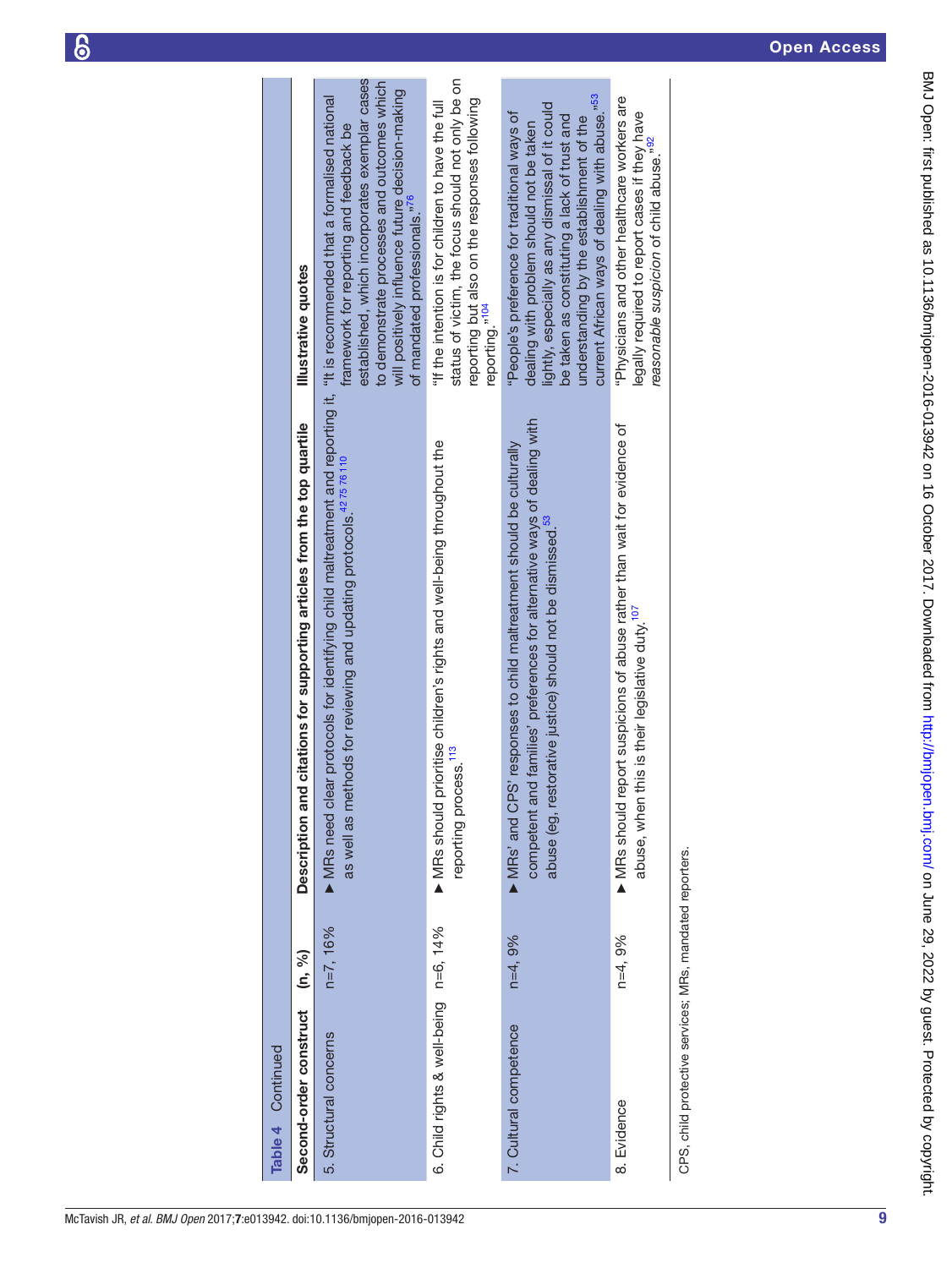are more straightforward to resolve legally but less so ethically. For example, in cases where MRs suspect that harm may come to a child from the reporting process (based on their experience or their expert judgement), they are still required to report legally (when the type and severity of child maltreatment falls within their jurisdiction's legislation).

# Recommendations for MRs (third-order constructs)

The first-order constructs draw attention to several negative experiences MRs had with the reporting process, as well as a number of factors that influenced their decision to report. The second-order constructs summarise some institutional and cross-disciplinary responses to these concerns (offered by study authors), such as the need for increased feedback from CPS about reported cases, the need for clear protocols for identifying child maltreatment and reporting it and the need for MRs to be better supported in their reporting

process. Most of the second-order constructs, however, discuss how MRs' negative experiences with the reporting process can be addressed through increased training and better communication or consultation among MRs, their colleagues and CPS. The third-order constructs found in [table](#page-9-0) 5 represent study authors' interpretation, across the studies, of MRs' and study authors' strategies for mitigating negative experiences with the reporting process, which includes the level of knowledge about child maltreatment that is required by all MRs. Restriction of the analysis to studies in the top quartile of quality ratings did not change these third-order constructs.

# **DISCUSSION**

While our search retrieved no evidence about the effectiveness of mandatory reporting, and qualitative research cannot be mistaken for evaluation of effectiveness,

<span id="page-9-0"></span>

| Table 5                                                         | Third-order constructs in terms of recommendations to MRs                                                                                                                                                                                                                                                                                                                                                                                                                                                                                                                                                                                                                                                                                                                                                                                                                                                                                                                                                                                                                                                                                                                                                                                                                                                                                                                                               |
|-----------------------------------------------------------------|---------------------------------------------------------------------------------------------------------------------------------------------------------------------------------------------------------------------------------------------------------------------------------------------------------------------------------------------------------------------------------------------------------------------------------------------------------------------------------------------------------------------------------------------------------------------------------------------------------------------------------------------------------------------------------------------------------------------------------------------------------------------------------------------------------------------------------------------------------------------------------------------------------------------------------------------------------------------------------------------------------------------------------------------------------------------------------------------------------------------------------------------------------------------------------------------------------------------------------------------------------------------------------------------------------------------------------------------------------------------------------------------------------|
| When                                                            | <b>What/How</b>                                                                                                                                                                                                                                                                                                                                                                                                                                                                                                                                                                                                                                                                                                                                                                                                                                                                                                                                                                                                                                                                                                                                                                                                                                                                                                                                                                                         |
| or disclosure of<br>child maltreatment                          | Before identification ▶ Be aware of jurisdiction-specific legislation on reportable child maltreatment. Most reporting legislation<br>requires that you report suspicions of child maltreatment and not wait for physical evidence of<br>maltreatment;<br>► Be aware of the level of evidence that CPS requires to substantiate a report in your jurisdiction;<br>acquiring this knowledge will likely require discussions with your local CPS;<br>▶ Be aware of child maltreatment experts in your institution or jurisdiction that you can consult with about<br>suspected cases of child maltreatment;<br>Expediance of the roles of your colleagues and CPS in the reporting process. Try to arrange times to<br>communicate with both groups about issues related to child maltreatment and reporting to increase<br>opportunities for collaboration and trust;<br>Take training related to how to identify child maltreatment, especially less overt forms of child<br>maltreatment; how best to respond to children exposed to maltreatment; and best practices for filing a<br>report;<br>► Be aware of the limitations of your decision-making about child maltreatment, in terms of conflicting<br>values about parental rights, family preservation and other cultural factors. The child's rights and well-<br>being should always be prioritised in cases of suspected child maltreatment. |
| At the beginning of<br>a relationship with<br>a child or family | ► When you start a relationship with a child or family, disclose your reporting duties and the limits of your<br>confidentiality to whomever is in your care.                                                                                                                                                                                                                                                                                                                                                                                                                                                                                                                                                                                                                                                                                                                                                                                                                                                                                                                                                                                                                                                                                                                                                                                                                                           |
| Immediate<br>response to<br>disclosure                          | Respond in a non-judgemental way, showing compassion, support and belief of the child's<br>experiences;<br>If you are unsure if the form of maltreatment is reportable, first consult with colleagues or CPS about<br>the case, ensuring the confidentiality of your patient is maintained;<br>If the identified form of maltreatment is reportable in your jurisdiction and it is safe to do so, take time to<br>remind the child and parent of your role as a mandated reporter. Discuss how you will file a report and<br>what CPS responses to your report may entail;<br>Ee sensitive to the parent's needs and well-being during the reporting process. Be professional and<br>non-judgemental with the offending caregiver;<br>Ensure that the child is safe during the reporting process; for example, report at the beginning of the<br>school day or when the accused will be otherwise occupied;<br>Remember that your moral responsibility to respond to the child or family in need is separate from your<br>responsibility to report maltreatment.                                                                                                                                                                                                                                                                                                                                        |
| Debriefing after<br>report                                      | In a confidential manner, take time to debrief about the reported case with a trusted colleague. Self-<br>care is important.                                                                                                                                                                                                                                                                                                                                                                                                                                                                                                                                                                                                                                                                                                                                                                                                                                                                                                                                                                                                                                                                                                                                                                                                                                                                            |

CPS, child protective services; MRs, mandated reporters.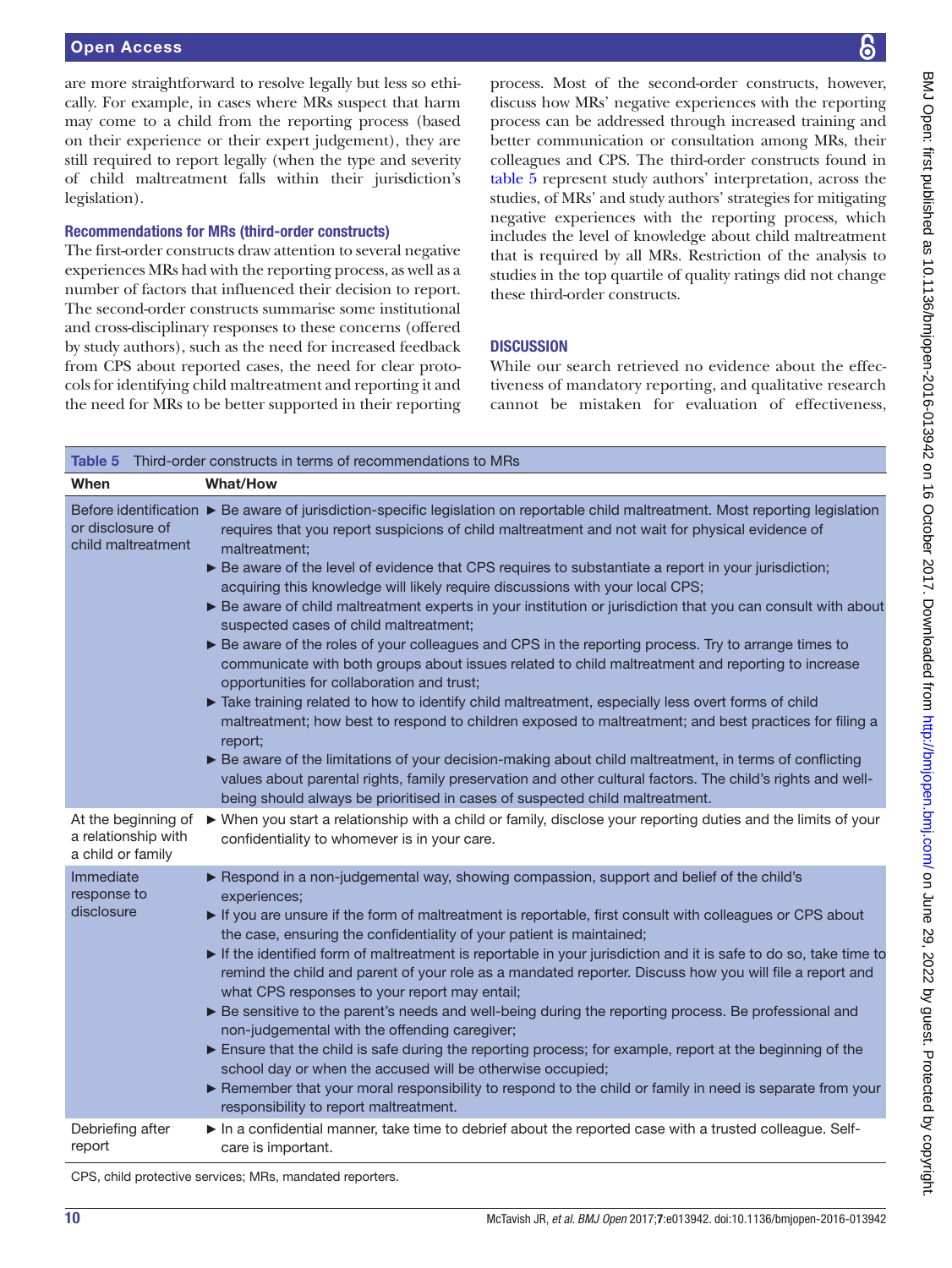findings from this review raise important questions about the effects of mandatory reporting by drawing on studies reporting the experiences of MRs across nine high-income and three middle-income countries. While some MRs have had positive experiences with reporting, the negative experiences reported in the individual studies are very concerning, especially those related to child outcomes. Some of these include accounts of children being revictimised by the reporting process, children whose abuse intensified after a report was filed, foster care environments that were perceived to be worse than family-of-origin environments and reports of child death after CPS intervention. Whether or not these negative experiences are reflective of national or international experiences must be assessed. Studies addressing MRs' attitudes towards reporting address perceptions of negative experiences but are not able to address child-specific outcomes.<sup>54–56</sup> For example, Flaherty and colleagues<sup>54</sup> US national survey of paediatricians found that 56% of physicians experienced negative consequences from reporting, including 40% who lost patients after reporting and 2% who were sued for malpractice. Some of these concerns are likely to be especially salient for MRs in countries where child protection systems are not well developed or do not function properly. MRs may have real concerns that reporting cases of child maltreatment to poorly trained or poorly resourced service providers could lead to adverse outcomes for children (see, for example, the concerns raised by Devries and colleagues $46$  about the very poor response of local services to children in Uganda). Particularly in these contexts, further research on the harms and benefits of mandatory reporting is needed.

Given that negative experiences with reporting discussed in this meta-synthesis spanned decades and nine high-income and three middle-income countries, it is not surprising that some authors have suggested that the interface between MRs and CPS agencies 'requires renewed attention, in terms of both research and programming'.<sup>57</sup> We were unable to find any high-quality research studies suggesting that mandatory reporting and associated responses do more good than harm. The lack of evidence about the effectiveness of mandatory reporting has been noted by others, including the  $WHO<sup>58</sup>$  More research addressing child-specific outcomes is needed on 1) alternative approaches to mandatory reporting as well as 2) alternative responses to investigation following mandatory reporting (such as differential response; see online [supplementary file 1](https://dx.doi.org/10.1136/bmjopen-2016-013942)).

Researchers citing the benefits of mandatory reporting note that mandatory reporting laws are an "essential means of asserting that a society is willing to be informed of child abuse and to take steps to respond to  $it^{\prime 11}$ ; they also note that mandatory reporting laws have resulted in the identification of more cases of child maltreatment $59-61$  and an increase in reporting from reluctant reporter groups. $62\,63$ It has been argued by some authors $6465$  that identification is not a sufficient justification given the problems with the mandatory reporting process; as described in this

meta-synthesis, negative experiences seem to involve the reporting process itself and the associated responses (or lack of response). A key issue is the number of children identified by MRs who receive either no services or of greater concern—inappropriate, ineffective or harmful responses. MRs' discussions of ineffective responses seem to be related most closely to their reports of 'mild' physical violence, neglect, emotional abuse or children's exposure to IPV, which may lend credence to the suggestion that mandatory reporting is most appropriate for cases of severe abuse and neglect.<sup>11</sup> More research about the effectiveness of mandatory reporting across abuse types and severity, as well as associated responses and strategies for mitigating harm (including strategies for including children and family in the reporting process), is urgently needed.

# Implications for clinicians and policy-makers

Much of the research included in this meta-synthesis did not question the need for mandatory reporting (as many of the studies aimed to address MRs' decision-making process with regards to reporting); instead, it included studies that addressed MRs' negative experiences and reluctance to report with suggestions about the need for increased support, training, consultation and communication. The third-order constructs (final conclusions) of this study therefore offer recommendations for how MRs can mitigate negative experiences with the reporting process.

Analysis of recommendations by study authors suggests that MRs need better support for the reporting process at many levels: personally, interpersonally, institutionally, in the community and nationally. Personal support for reporters can include training or support for secondary traumatic stress—which many healthcare professionals experience—through, for example, strategies for debriefing. $66-68$  Emerging work is examining the methods by which health and social service providers can be trained to recognise and respond to child maltreatment disclosures and suspicions of child maltreatment (for example, see  $69-71$ ). Given that the evaluation of these training programmes falls outside the scope of this review, and that mandatory reporting is but one of many components of appropriate recognition of and response to children exposed to maltreatment, further work and evaluation is needed to understand the extent to which existing training programmes are capable of improving MRs' recognition and response to children exposed to maltreatment or if further specialised training is needed. Among studies of training programmes for mandatory reporting with controlled designs, Kenny<sup>[72](#page-13-17)</sup> argues that Alvarez and colleagues<sup>73</sup> training programme shows the most promise. The components of the training programme, discussed further by Donohue et al,<sup>[69](#page-13-16)</sup> include discussions about identifying child maltreatment, reporting requirements and procedures, strategies for involving caregivers in the reporting process and information about consultation with colleagues and CPS—all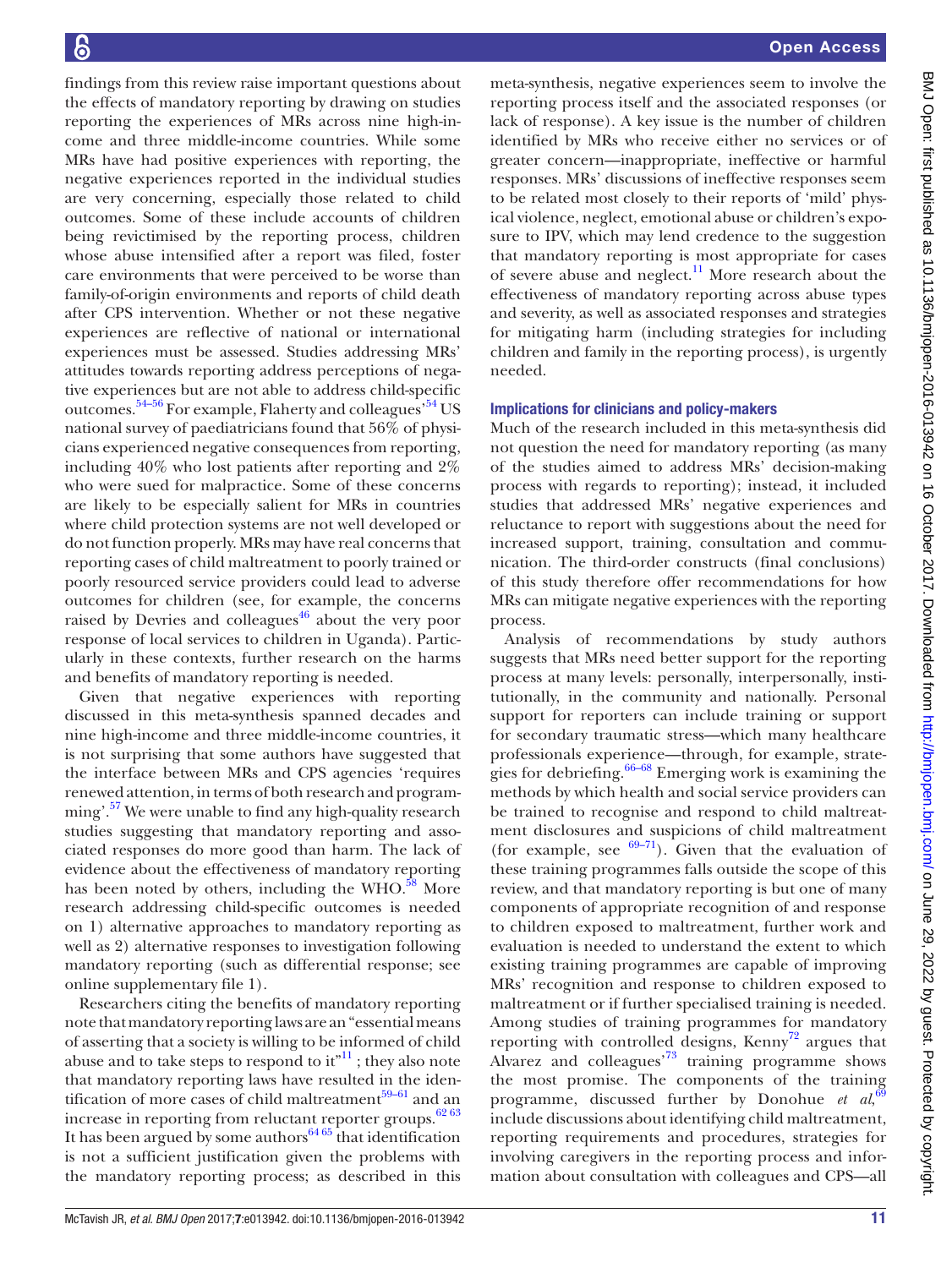identified as important components of training in this review. Whether or not the training programmes can be successfully modified to address the training needs of different countries and multidisciplinary trainees has yet to be assessed.

Interpersonal support can include increased opportunity for communication and teamwork between interdisciplinary and multidisciplinary colleagues through, for example, interdisciplinary training $42$  or multidisciplinary conferences.<sup>74</sup> Relatedly, community support can include increased communication and collaboration between reporting professionals; the need for increased feedback from CPS about reported cases is also important.<sup>[54–56 75 76](#page-12-22)</sup> Poor communication or collaboration between CPS and MRs has long been cited as an area for much needed improvement.<sup>7477-80</sup> How exactly to improve collaboration, however, is complex and under-researched. As Winkworth and White $81$  argued in relation to Australian initiatives to increase collaboration between child protection, family relationship and family support service systems, "So ubiquitous is reference to collaboration in policy documents that it is in danger of being ignored altogether by service deliverers who are not clear about its rationale, how it is built, or its real value". Finally, national support necessitates national protocols about identifying, responding to and reporting abuse, as well as increased clarity around specific reporting requirements (including increased clarity around national or jurisdictional reporting legislation). Whether or not national protocols improve the reporting process for MRs or help to improve child outcomes would need to be tested. $82-\overline{84}$ 

#### Strengths, limitations and future research

The strengths of our review include a systematic search to inform the meta-synthesis; the use of clear a priori study inclusion and exclusion criteria; use of an established study appraisal checklist and transparent and reproducible methods for analysis. This review focused on MRs' direct experiences with, or views about, the mandatory reporting process and as such does not reflect complete findings about (1) appropriate MR responses to the disclosures or identification of child maltreatment; (2) CPS workers' experiences substantiating reports; (3) children's and caregivers' experiences with mandatory reporting and (4) professionals' experiences with reporting in a non-mandated context (such as the UK). Reviews on these topics would be complementary to the findings of this review. While only English-language studies were included and only a handful of included articles discussed reporting processes in LMICs, the limited availability of research from LMICs suggests an even greater need to invest in research in these settings. Research about voluntary or policy-based reporting processes, as well as responses to mandatory reporting, may provide more information about reporting process from LMICs.

# **CONCLUSION**

Mandatory reporting of child maltreatment has been variously implemented across jurisdictions and high-quality research on the effectiveness of this process is severely lacking. While our search retrieved no evidence about the effectiveness of mandatory reporting, through this meta-synthesis of MRs' experiences with reporting, we have summarised many accounts of harm associated with reporting. Along with focusing on approaches to improve mandatory reporting, the field needs to address whether or not mandatory reporting actually improves children's health outcomes through research that is sensitive to both severe and less overt forms of maltreatment. Our findings in no way imply that the recognition and response to children exposed to maltreatment is not a significant public health concern that requires coordinated responses. Rather, it implies that we must work to ensure that all of our methods for recognising and responding to children exposed to maltreatment demonstrate that they benefit children's safety and well-being and do no additional harm .

Contributors Conceptualisation: HLM, KD, MC, JRMT, JCDM; Analysed the data: JRMT, MK, AA, HLM; Writing–original draft preparation: JRMT; Writing–review and editing: JRMT, MK, KD, MC, JCDM, CNW, HLM; ICMJE criteria for authorship read: JRMT, MK, KD, MC, JCDM, CNW, AA, HLM; Agree with manuscript results and conclusions: JRMT, MK, KD, MC, JCDM, CNW, AA, HLM.

Funding HLM and CNW receive funding from the Canadian Institutes of Health Research (CIHR) Institute of Gender and Health (IGH) and Institute of Neurosciences, Mental Health and Addictions (INMHA) to the PreVAiL Research Network (a CIHR Center for Research Development in Gender, Mental Health and Violence across the Lifespan—www.PreVAiLResearch.ca). HLM holds the Chedoke Health Chair in Child Psychiatry at McMaster University in Hamilton, Ontario, Canada. JRMT is supported by a postdoctoral fellowship from Violence Evidence Guidance Action (VEGA). MK is supported by Ontario Ministry of Health and Long-Term Care Women's Health Scholar Post-Doctoral Fellowship Award. The funders had no role in study design, data collection and analysis, decision to publish or preparation of the manuscript.

Competing interests None declared.

Provenance and peer review Not commissioned; externally peer reviewed.

Data sharing statement Additional data can be accessed via the Dryad data repository at <http://datadryad.org/> with the doi:10.5061/dryad.6d159.

Open Access This is an Open Access article distributed in accordance with the Creative Commons Attribution Non Commercial (CC BY-NC 4.0) license, which permits others to distribute, remix, adapt, build upon this work non-commercially, and license their derivative works on different terms, provided the original work is properly cited and the use is non-commercial. See: [http://creativecommons.org/](http://creativecommons.org/licenses/by-nc/4.0/) [licenses/by-nc/4.0/](http://creativecommons.org/licenses/by-nc/4.0/)

© Article author(s) (or their employer(s) unless otherwise stated in the text of the article) 2017. All rights reserved. No commercial use is permitted unless otherwise expressly granted.

#### **REFERENCES**

- <span id="page-11-0"></span>1. Stoltenborgh M, Bakermans-Kranenburg MJ, van Ijzendoorn MH, *et al*. Cultural-geographical differences in the occurrence of child physical abuse? A meta-analysis of global prevalence. *[Int J Psychol](http://dx.doi.org/10.1080/00207594.2012.697165)* 2013;48:81–94.
- 2. Stoltenborgh M, Bakermans-Kranenburg MJ, van Ijzendoorn MH. The neglect of child neglect: a meta-analytic review of the prevalence of neglect. *[Soc Psychiatry Psychiatr Epidemiol](http://dx.doi.org/10.1007/s00127-012-0549-y)* 2012;48:345–55.
- 3. Stoltenborgh M, Bakermans-Kranenburg MJ, van Ijzendoorn MH. The neglect of child neglect: a meta-analytic review of the prevalence of neglect. *[Soc Psychiatry Psychiatr Epidemiol](http://dx.doi.org/10.1007/s00127-012-0549-y)* 2013;48:345–55.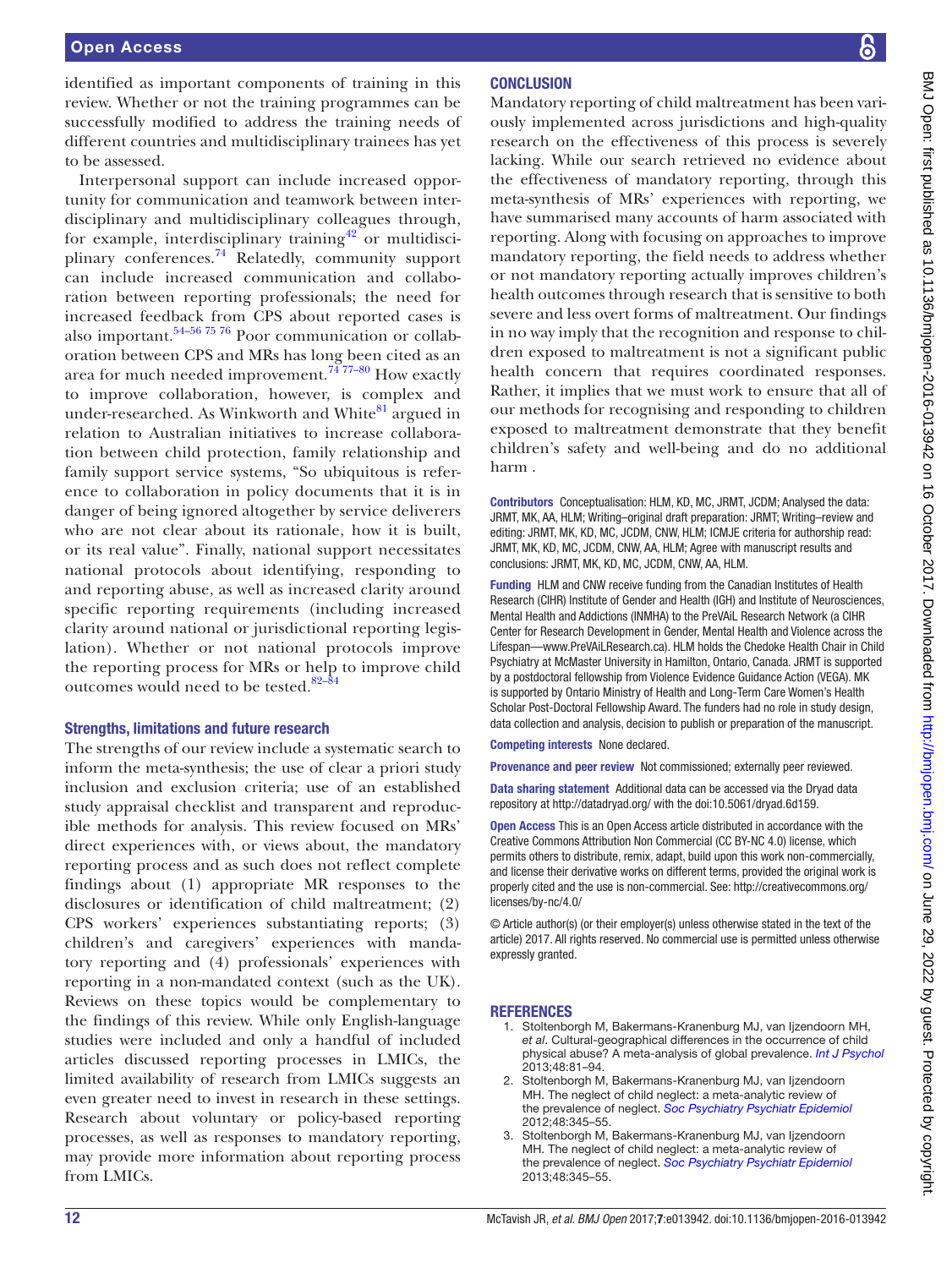- <span id="page-12-0"></span>4. *U. S Department of Health Human Services AfCF, Administration on Children Youth Families, Children's Bureau. Child maltreatment*. Washington, DC: Government Printing Office, 20152017.
- <span id="page-12-1"></span>5. Anda RF, Felitti VJ, Bremner JD, *et al*. The enduring effects of abuse and related adverse experiences in childhood. *[Eur Arch Psychiatry](http://dx.doi.org/10.1007/s00406-005-0624-4)  [Clin Neurosci](http://dx.doi.org/10.1007/s00406-005-0624-4)* 2006;256:174–86.
- 6. Lindert J, von Ehrenstein OS, Grashow R, *et al*. Sexual and physical abuse in childhood is associated with depression and anxiety over the life course: systematic review and meta-analysis. *[Int J Public](http://dx.doi.org/10.1007/s00038-013-0519-5)  [Health](http://dx.doi.org/10.1007/s00038-013-0519-5)* 2014;59:359–72.
- 7. MacMillan HL, Jamieson E, Wathen CN, *et al*. Development of a policy-relevant child maltreatment research strategy. *[Milbank Q](http://dx.doi.org/10.1111/j.1468-0009.2007.00490.x)* 2007;85:337–74.
- 8. Masson M, Bussières EL, East-Richard C, *et al*. Neuropsychological Profile of Children, Adolescents and Adults Experiencing Maltreatment: A Meta-analysis. *[Clin Neuropsychol](http://dx.doi.org/10.1080/13854046.2015.1061057)* 2015;29:573–94.
- <span id="page-12-2"></span>9. Mathews B. Developing countries and the potential of mandatory reporting laws to identify severe child abuse and neglect. Deb S, ed. *Child Safety, Welfare and Well-being: Issues and challenges. New York, NY: Springer*, 2016:335–50.
- <span id="page-12-3"></span>10. American Humane A. *National analysis of official child abuse and neglect reporting*. Washington, DC: Government Printing Office, 1977.
- <span id="page-12-24"></span>11. Mathews B. Mandatory Reporting Laws: Their Origin, Nature, and Development over Time. In: Mathews B, Bross DC, eds. *Mandatory Reporting of Child Abuse and Marginalised Families*. Aurora: CO: Springer, 2015:3–26.
- <span id="page-12-4"></span>Mathews B, Kenny MC. Mandatory reporting legislation in the United States, Canada, and Australia: a cross-jurisdictional review of key features, differences, and issues. *[Child Maltreat](http://dx.doi.org/10.1177/1077559507310613)* 2008;13:50–63.
- <span id="page-12-5"></span>13. Watson H, Levine M. Psychotherapy and mandated reporting of child abuse. *Am J Orthopsychiatry* 1989;59:246–56.
- 14. Knight ED, Smith JB, Dubowitz H, *et al*. Reporting participants in research studies to Child Protective Services: limited risk to attrition. *[Child Maltreat](http://dx.doi.org/10.1177/1077559505285786)* 2006;11:257–62.
- <span id="page-12-6"></span>15. Krase KS. Child maltreatment reporting by educational personnel: Implications for racial disproportionality in the child welfare system. *Children & Schools* 2015;37:88–99.
- 16. Krase KS, DeLong-Hamilton TA. Comparing reports of suspected child maltreatment in states with and without Universal Mandated Reporting. *Children and Youth Services Review* 2015;50:96–100.
- 17. Steen JA, Duran L. Entryway into the child protection system: the impacts of child maltreatment reporting policies and reporting system structures. *[Child Abuse Negl](http://dx.doi.org/10.1016/j.chiabu.2013.11.009)* 2014;38:868–74.
- 18. Palusci VJ, Vandervort FE. Universal reporting laws and child maltreatment report rates in large U.S. counties. *Children and Youth Services Review* 2014;38:20–8.
- <span id="page-12-7"></span>19. Lawson D, Niven B. The impact of mandatory reporting legislation on New Zealand secondary school students' attitudes towards disclosure of child abuse. *International Journal of Children's Rights* 2015;23:491–528.
- 20. Tufford L. Repairing alliance ruptures in the mandatory reporting of child maltreatment: Perspectives from social work. *Families in Society* 2014;95:115–21.
- 21. Steen JA. Attitudes of domestic violence shelter workers toward mandated reporter laws: a study of policy support and policy impact. *Journal of Policy Practice* 2009;833:2113p.
- 22. Strozier M, Brown R, Fennell M, *et al*. Experiences of mandated reporting among family therapists: a qualitative analysis. *[Contemp](http://dx.doi.org/10.1007/s10591-005-4039-1)  [Fam Ther](http://dx.doi.org/10.1007/s10591-005-4039-1)* 2005;27:193–212.
- 23. Steinberg KL, Levine M, Doueck HJ. Effects of legally mandated child-abuse reports on the therapeutic relationship: a survey of psychotherapists. *Am J Orthopsychiatry* 1997;67:112–22.
- 24. Weinstein B, Levine M, Kogan N, *et al*. Therapist reporting of suspected child abuse and maltreatment: factors associated with outcome. *Am J Psychother* 2001;55:219–33.
- 25. Renninger SM, Veach PM, Bagdade P. Psychologists' knowledge, opinions, and decision-making processes regarding child abuse and neglect reporting laws. *[Professional Psychology: Research and](http://dx.doi.org/10.1037/0735-7028.33.1.19)  [Practice](http://dx.doi.org/10.1037/0735-7028.33.1.19)* 2002;33:19–23.
- 26. Theodore AD, Runyan DK. A survey of pediatricians' attitudes and experiences with court in cases of child maltreatment. *[Child Abuse](http://dx.doi.org/10.1016/j.chiabu.2006.05.010)  [Negl](http://dx.doi.org/10.1016/j.chiabu.2006.05.010)* 2006;30:1353–63.
- 27. Cairns AM, Mok JY, Welbury RR. The dental practitioner and child protection in Scotland. *[Br Dent J](http://dx.doi.org/10.1038/sj.bdj.4812809)* 2005;199:517–20. discussion 12;  $q$ uiz 30-1.
- <span id="page-12-8"></span>28. Deisz R, Doueck HJ, George N. Reasonable cause: a qualitative study of mandated reporting. *Child Abuse Negl* 1996;20:275–87.
- 29. Shalhoub-Kevorkian N. Disclosure of child abuse in conflict areas. *[Violence Against Women](http://dx.doi.org/10.1177/1077801205280180)* 2005;11:1263–91.
- 30. Kvist T, Wickström A, Miglis I, *et al*. The dilemma of reporting suspicions of child maltreatment in pediatric dentistry. *[Eur J Oral](http://dx.doi.org/10.1111/eos.12143)  [Sci](http://dx.doi.org/10.1111/eos.12143)* 2014;122:332–8.
- <span id="page-12-9"></span>31. Bean H, Softas-Nall L, Mahoney M. Reflections on mandated reporting and challenges in the therapeutic relationship: A case study with systemic implications. *[The Family Journal](http://dx.doi.org/10.1177/1066480711407444)* 2011;19:286–90.
- 32. Oz S, Balshan D. Mandatory reporting of childhood sexual abuse in Israel: what happens after the report? *[J Child Sex Abus](http://dx.doi.org/10.1300/J070v16n04_01)* 2007;16:1–22.
- 33. Tufford L, Mishna F, Black T. Mandatory reporting and child exposure to domestic violence: Issues regarding the therapeutic alliance with couples. *[Clinical Social Work Journal](http://dx.doi.org/10.1007/s10615-009-0234-0)* 2010;38:426–34.
- <span id="page-12-10"></span>34. Dixon-Woods M, Agarwal S, Jones D, *et al*. Synthesising qualitative and quantitative evidence: a review of possible methods. *[J Health](http://dx.doi.org/10.1177/135581960501000110)  [Serv Res Policy](http://dx.doi.org/10.1177/135581960501000110)* 2005;10:45–53.
- <span id="page-12-11"></span>35. Tong A, Flemming K, McInnes E, *et al*. Enhancing transparency in reporting the synthesis of qualitative research: ENTREQ. *[BMC Med](http://dx.doi.org/10.1186/1471-2288-12-181)  [Res Methodol](http://dx.doi.org/10.1186/1471-2288-12-181)* 2012;12:181.
- <span id="page-12-12"></span>36. Barnett-Page E, Thomas J. Methods for the synthesis of qualitative research: a critical review. *[BMC Med Res Methodol](http://dx.doi.org/10.1186/1471-2288-9-59)* 2009;9:59.
- <span id="page-12-13"></span>37. Feder GS, Hutson M, Ramsay J, *et al*. Women exposed to intimate partner violence: expectations and experiences when they encounter health care professionals: a meta-analysis of qualitative studies. *[Arch Intern Med](http://dx.doi.org/10.1001/archinte.166.1.22)* 2006;166:22–37.
- <span id="page-12-14"></span>38. Dixon-Woods M, Shaw RL, Agarwal S, *et al*. The problem of appraising qualitative research. *[Qual Saf Health Care](http://dx.doi.org/10.1136/qhc.13.3.223)* 2004;13:223–5.
- <span id="page-12-17"></span>39. Feng JY, Jezewski MA, Hsu TW. The meaning of child abuse for nurses in Taiwan. *[J Transcult Nurs](http://dx.doi.org/10.1177/1043659604273551)* 2005;16:142–9.
- <span id="page-12-16"></span>40. Feng J-Y, Chen S-J, Wilk NC, *et al*. Kindergarten teachers' experience of reporting child abuse in Taiwan: Dancing on the edge. *[Children and Youth Services Review](http://dx.doi.org/10.1016/j.childyouth.2008.09.007)* 2009;31:405–9.
- <span id="page-12-15"></span>41. Hurtado A, Katz C, Ciro D, *et al*. Teachers' knowledge, attitudes and experience in sexual abuse prevention education in El Salvador. *[Glob Public Health](http://dx.doi.org/10.1080/17441692.2013.839729)* 2013;8:1075–86.
- <span id="page-12-18"></span>42. Itzhaky H, Zanbar L. In the front line: the impact of specialist training for hospital physicians in children at risk on their collaboration with social workers. *[Soc Work Health Care](http://dx.doi.org/10.1080/00981389.2014.921267)* 2014;53:617–39.
- <span id="page-12-20"></span>43. Kraft LE, Eriksson UB. The School Nurse's Ability to Detect and Support Abused Children: A Trust-Creating Process. *[J Sch Nurs](http://dx.doi.org/10.1177/1059840514550483)* 2015;31:353–62.
- 44. Zannettino L, McLaren H. Domestic violence and child protection: towards a collaborative approach across the two service sectors. *[Child Fam Soc Work](http://dx.doi.org/10.1111/cfs.12037)* 2014;19:421–31.
- <span id="page-12-19"></span>45. Borimnejad L, Khoshnavay Fomani F. Child abuse reporting barriers: Iranian nurses' experiences. *[Iran Red Crescent Med J](http://dx.doi.org/10.5812/ircmj.22296v2)* 2015;17:e22296.
- <span id="page-12-23"></span>46. Devries KM, Child JC, Elbourne D, *et al*. "I never expected that it would happen, coming to ask me such questions":Ethical aspects of asking children about violence in resource poor settings. *[Trials](http://dx.doi.org/10.1186/s13063-015-1004-7)* 2015;16:1–12.
- 47. Lobato GR, Moraes CL, Nascimento MC. [Challenges for dealing with cases of domestic violence against children and adolescents through the family health program in a medium-sized city in Rio de Janeiro state, Brazil]. *Cad Saude Publica* 2012;28:1749–58.
- 48. Silva PA, Lunardi VL, Silva MRS, *et al*. Reporting family violence against children and adolescents in the perception of health professionals. *Ciencia, Cuidado e Saude* 2009;862:567p.
- 49. Armenta MF, Verdugo VC, del Refugio Meza M. Discretion in the detection and reporting of child abuse in health institutions in Mexico. *Revista Mexicana de Psicologia* 1999;16:89–100.
- 50. Mallén A. 'It's like piecing together small pieces of a puzzle'. Difficulties in reporting abuse and neglect of disabled children to the social services. *[Journal of Scandinavian Studies in Criminology and](http://dx.doi.org/10.1080/14043858.2011.561622)  [Crime Prevention](http://dx.doi.org/10.1080/14043858.2011.561622)* 2011;12:45–62.
- 51. Liou W-Y, Chen L-Y. Special Education Teachers' Perspective on Mandatory Reporting of Sexual Victimization of Students in Taiwan. *Sex Disabil* 2016:1–13.
- 52. Phasha TN. Influences on under reporting of sexual abuse of teenagers with intellectual disability: Results and implications of a South African study. *Journal of Psychology in Africa* 2013;23:625–9.
- <span id="page-12-21"></span>53. Phasha N. Responses to situations of sexual abuse involving teenagers with intellectual disability. *[Sex Disabil](http://dx.doi.org/10.1007/s11195-009-9134-z)* 2009;27:187–203.
- <span id="page-12-22"></span>54. Flaherty EG, Sege R, Price LL, *et al*. Pediatrician characteristics associated with child abuse identification and reporting: results from a national survey of pediatricians. *[Child Maltreat](http://dx.doi.org/10.1177/1077559506292287)* 2006;11:361–9.
- 55. Flaherty EG, Sege R, Binns HJ, *et al*. Health care providers' experience reporting child abuse in the primary care setting.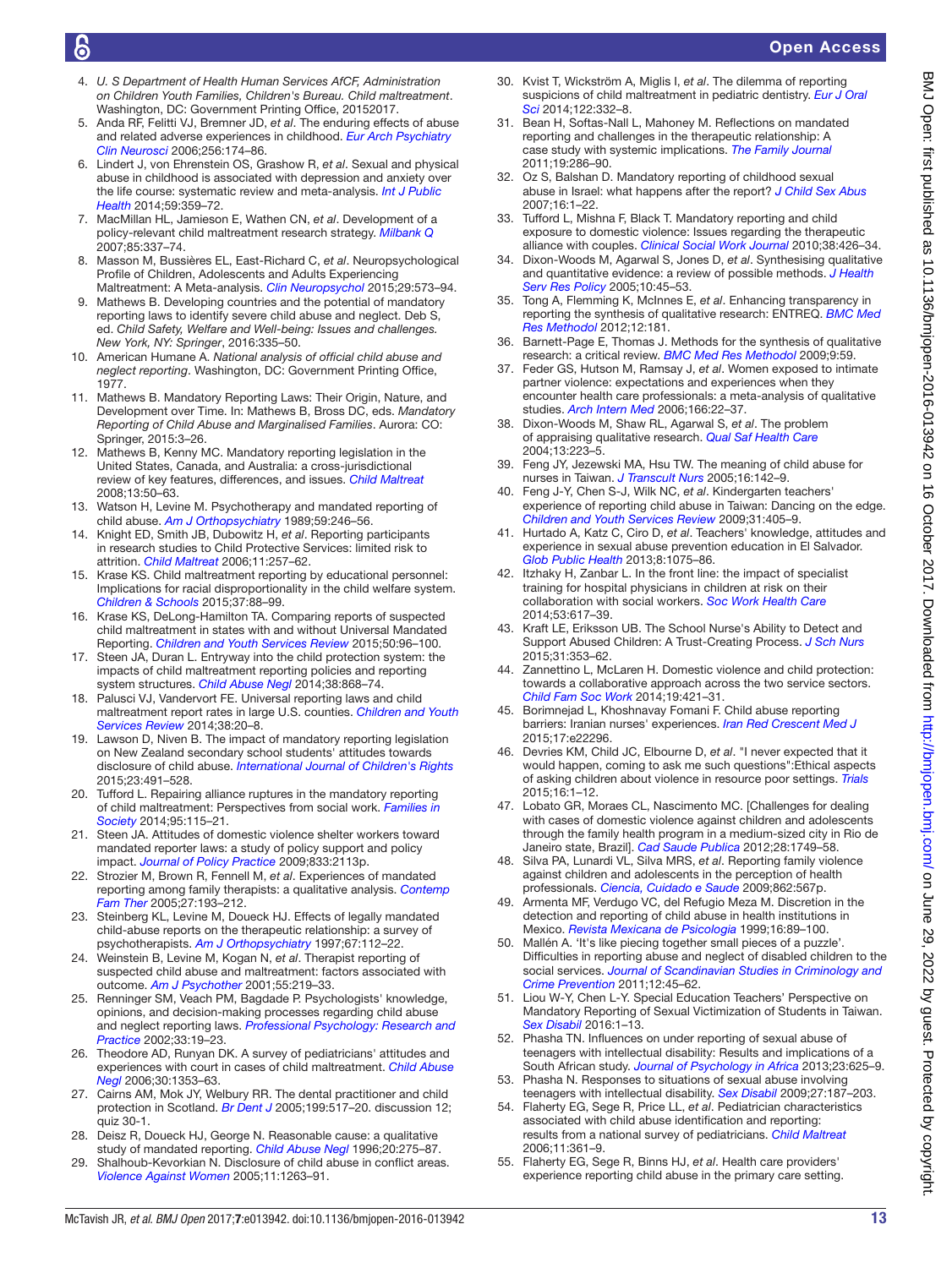# Open Access

Pediatric Practice Research Group. *Arch Pediatr Adolesc Med* 2000;154:489–93.

- 56. Vulliamy AP, Sullivan R. Reporting child abuse: pediatricians' experiences with the child protection system. *Child Abuse Negl* 2000;24:1461–70.
- <span id="page-13-3"></span>57. Jones R, Flaherty EG, Binns HJ, *et al*. Clinicians' description of factors influencing their reporting of suspected child abuse: report of the Child Abuse Reporting Experience Study Research Group. *[Pediatrics](http://dx.doi.org/10.1542/peds.2007-2312)* 2008;122:259–66.
- <span id="page-13-11"></span>58. World Health O. *International Society for Prevention of Child A, Neglect. Preventing child maltreatment: a guide to taking action and generating evidence*. Geneva, Switzerland: World Health Organization, 2006.
- <span id="page-13-12"></span>59. Lamond DA. The impact of mandatory reporting legislation on reporting behavior. *[Child Abuse Negl](http://dx.doi.org/10.1016/0145-2134(89)90051-3)* 1989;13:471–80.
- 60. Besharov DJ. *Recognizing child abuse: a guide for the concerned*. New York: Toronto: Free Press; Collier Macmillan, 1990.
- 61. Mathews B, Lee XJ, Norman RE. Impact of a new mandatory reporting law on reporting and identification of child sexual abuse: a seven year time trend analysis. *[Child Abuse Negl](http://dx.doi.org/10.1016/j.chiabu.2016.04.009)* 2016;56:62–79.
- <span id="page-13-13"></span>62. Webberley HR. Child maltreatment reporting laws: impact on professionals' reporting behaviour. *[Aust J Soc Issues](http://dx.doi.org/10.1002/j.1839-4655.1985.tb00795.x)* 1985;20:118–23.
- 63. Shamley D, Kingston L, Smith M. Health professionals' knowledge of and attitudes towards child abuse reporting laws and case management. *Australian Child and Family Welfare* 1984;9:3–8.
- <span id="page-13-14"></span>64. Melton GB. Mandated reporting: a policy without reason. *[Child](http://dx.doi.org/10.1016/j.chiabu.2004.05.005)  [Abuse Negl](http://dx.doi.org/10.1016/j.chiabu.2004.05.005)* 2005;29:9–18.
- 65. Worley NK, Melton GB. Mandated reporting laws and child maltreatment: the evolution of a flawed policy response. In: Krugman RD, Korbin JE, eds. *C. Henry Kempe: A 50 Year Legacy to the Field of Child Abuse and Neglect: Springer Netherlands*, 2013:103–18.
- <span id="page-13-15"></span>66. Healy S, Tyrrell M. Importance of debriefing following critical incidents. *[Emerg Nurse](http://dx.doi.org/10.7748/en2013.03.20.10.32.s8)* 2013;20:32–7.
- 67. Couper K, Salman B, Soar J, *et al*. Debriefing to improve outcomes from critical illness: a systematic review and meta-analysis. *[Intensive Care Med](http://dx.doi.org/10.1007/s00134-013-2951-7)* 2013;39:1513–23.
- 68. Smith A, Roberts K. Interventions for post-traumatic stress disorder and psychological distress in emergency ambulance personnel: a review of the literature. *[Emerg Med J](http://dx.doi.org/10.1136/emj.20.1.75)* 2003;20:75–8.
- <span id="page-13-16"></span>69. Donohue B, Alvarez KM, Schubert KM. An evidence-supported approach to reporting child maltreatment. In: Mathews B, Bross DC, eds. *Mandatory Reporting Laws and the Identification of Severe Child Abuse and Neglect. Dordrecht, The Netherlands: Springer*, 2015:347–79.
- 70. Donohue B, Carpin K, Alvarez KM, *et al*. A standardized method of diplomatically and effectively reporting child abuse to state authorities. *[Behav Modif](http://dx.doi.org/10.1177/014544502236657)* 2002;26:684–99.
- 71. A public health response to family violence. *Welcome to the VEGA (Violence, Evidence, Guidance and Action) Project*: VEGA.
- <span id="page-13-17"></span>72. Kenny MC, Abreu RL. Training mental health professionals in child sexual abuse: curricular guidelines. *[J Child Sex Abus](http://dx.doi.org/10.1080/10538712.2015.1042185)* 2015;24:572–91.
- <span id="page-13-18"></span>73. Alvarez KM, Donohue B, Carpenter A, *et al*. Development and preliminary evaluation of a training method to assist professionals in reporting suspected child maltreatment. *[Child Maltreat](http://dx.doi.org/10.1177/1077559510365535)* 2010;15:211–8.
- <span id="page-13-19"></span>74. Flaherty EG, Sege RD, Hurley TP, *et al*. Strategies for saving and improving children's lives: table 1. *[Pediatrics](http://dx.doi.org/10.1542/peds.2008-0715g)* 2008;122(Supplement 1):S18–S20.
- <span id="page-13-2"></span>75. Tiyyagura G, Gawel M, Koziel JR, *et al*. Barriers and facilitators to detecting child abuse and neglect in general emergency departments. *[Ann Emerg Med](http://dx.doi.org/10.1016/j.annemergmed.2015.06.020)* 2015;66:447–54.
- <span id="page-13-6"></span>76. Francis K, Chapman Y, Sellick K, *et al*. The decision-making processes adopted by rurally located mandated professionals when child abuse or neglect is suspected. *[Contemp Nurse](http://dx.doi.org/10.5172/conu.2012.41.1.58)* 2012;41:58–69.
- 77. Goad J. Understanding roles and improving reporting and response relationships across professional boundaries. *[Pediatrics](http://dx.doi.org/10.1542/peds.2008-0715D)* 2008;122(Supplement 1):S6.2–S9.
- 78. Flaherty EG, Sege RD, Hurley TP. Translating child abuse research into action: figure 1. *[Pediatrics](http://dx.doi.org/10.1542/peds.2008-0715c)* 2008;122(Supplement 1):S1–S5.
- 79. Horwath J, Morrison T, Collaboration MT. Collaboration, integration and change in children's services: critical issues and key ingredients. *[Child Abuse Negl](http://dx.doi.org/10.1016/j.chiabu.2006.01.007)* 2007;31:55–69.
- 80. Kolko DJ, Herschell AD, Costello AH, *et al*. Child welfare recommendations to improve mental health services for children who have experienced abuse and neglect: a national perspective. *[Adm Policy Ment Health](http://dx.doi.org/10.1007/s10488-008-0202-y)* 2009;36:50–62.
- <span id="page-13-20"></span>81. Winkworth G, White M, 'Safe Australia's Children. Australia's Children 'Safe and Well'?1 Collaborating with purpose across commonwealth family relationship and state child protection systems. *[Australian Journal of Public Administration](http://dx.doi.org/10.1111/j.1467-8500.2010.00706.x)* 2011;70:1–14.
- <span id="page-13-21"></span>82. Diderich HM, Pannebakker FD, Dechesne M, *et al*. Support and monitoring of families after child abuse detection based on parental characteristics at the Emergency Department. *[Child Care Health](http://dx.doi.org/10.1111/cch.12201)  [Dev](http://dx.doi.org/10.1111/cch.12201)* 2015;41:194–202.
- 83. Roberts SC, Zahnd E, Sufrin C, *et al*. Does adopting a prenatal substance use protocol reduce racial disparities in CPS reporting related to maternal drug use? A California case study. *[J Perinatol](http://dx.doi.org/10.1038/jp.2014.168)* 2015;35:146–50.
- 84. Berkers G, Biesaart MC, Leeuwenburgh-Pronk WG. [Disciplinary verdicts in cases of child abuse; lessons for paediatricians]. *Ned Tijdschr Geneeskd* 2015;159:A8509.
- 85. Barksdale C. Child abuse reporting: A clinical dilemma? *[Smith](http://dx.doi.org/10.1080/00377318909516657)  [College Studies in Social Work](http://dx.doi.org/10.1080/00377318909516657)* 1989;59:170–82.
- 86. VanBergeijk EO, Sarmiento TL. The consequences of reporting child maltreatment: Are school personnel at risk for secondary Traumatic stress? *[Brief Treatment and Crisis Intervention](http://dx.doi.org/10.1093/brief-treatment/mhj003)* 2006;6:79–98.
- 87. Muehleman T, Kimmons C. Psychologists' views on child abuse reporting, confidentiality, life, and the law: an exploratory study. *Prof Psychol* 1981;12:631–8.
- 88. Panayiotopoulos C. Mandatory reporting of domestic violence cases in Cyprus; barriers to the effectiveness of mandatory reporting and issues for future practice. *[European Journal of Social](http://dx.doi.org/10.1080/13691457.2010.490936)  [Work](http://dx.doi.org/10.1080/13691457.2010.490936)* 2011;14:379–402.
- 89. Iossi Silva MA, Carvalho Ferriani M, Silva MAI, Ferriani C. Domestic violence: from the visible to the invisible. *Rev Lat Am Enfermagem* 2007;15:275–81.
- 90. Anderson E, Levine M, Sharma A, *et al*. Coercive uses of mandatory reporting in therapeutic relationships. *Behavioral Sciences and the Law* 1993;11:335–45.
- <span id="page-13-5"></span>91. Anderson E, Steinberg K, Ferretti L, *et al*. Consequences and dilemmas in therapeutic relationships with families resulting from mandatory reporting legislation. *Law Policy* 1992;14(2-3):241–56.
- <span id="page-13-10"></span>92. Sege R, Flaherty E, Jones R, *et al*. To report or not to report: examination of the initial primary care management of suspicious childhood injuries. *[Acad Pediatr](http://dx.doi.org/10.1016/j.acap.2011.08.005)* 2011;11:460–6.
- 93. Waugh F, Bonner M. Domestic violence and child protection: Issues in safety planning. *[Child Abuse Review](http://dx.doi.org/10.1002/car.758)* 2002;11:282–95.
- Giovannoni JM. Unsubstantiated reports: Perspectives of child protection workers. *Child & Youth Services* 1991;15:51–62.
- <span id="page-13-0"></span>95. Eisbach SS, Driessnack M. Am I sure I want to go down this road? Hesitations in the reporting of child maltreatment by nurses. *[J Spec](http://dx.doi.org/10.1111/j.1744-6155.2010.00259.x)  [Pediatr Nurs](http://dx.doi.org/10.1111/j.1744-6155.2010.00259.x)* 2010;15:317–23.
- 96. Gallagher-Mackay K. Teachers' Duty to Report Child Abuse and Neglect and the Paradox of Noncompliance: Relational Theory and "Compliance" in the Human Services. *[Law Policy](http://dx.doi.org/10.1111/lapo.12020)* 2014;36:256–89.
- <span id="page-13-7"></span>97. Lee SJ, Sobeck JL, Djelaj V, *et al*. When practice and policy collide: Child welfare workers' perceptions of investigation processes. *[Children and Youth Services Review](http://dx.doi.org/10.1016/j.childyouth.2013.01.004)* 2013;35:634–41.
- 98. Davidov DM, Jack SM, Frost SS, *et al*. Mandatory reporting in the context of home visitation programs: intimate partner violence and children's exposure to intimate partner violence. *[Violence Against](http://dx.doi.org/10.1177/1077801212453278)  [Women](http://dx.doi.org/10.1177/1077801212453278)* 2012;18:595–610.
- <span id="page-13-1"></span>99. Feng J-Y, Chen Y-W, Fetzer S, *et al*. Ethical and legal challenges of mandated child abuse reporters. *Children and Youth Services Review* 2012;34:276–80.
- 100. Tite R. How teachers define and respond to child abuse: the distinction between theoretical and reportable cases. *Child Abuse Negl* 1993;17:591–603.
- <span id="page-13-4"></span>101. Chanmugam A. A qualitative study of school social workers' clinical and professional relationships when reporting child maltreatment. *[Children & Schools](http://dx.doi.org/10.1093/cs/31.3.145)* 2009;31:145–61.
- 102. Tlakale Nareadi Phasha. The Role of the Teacher in Helping Learners Overcome the Negative Impact of Child Sexual Abuse. *[Sch Psychol Int](http://dx.doi.org/10.1177/0143034308093671)* 2008;29:303–27.
- 103. Nayda R. Influences on registered nurses' decision-making in cases of suspected child abuse. *[Child Abuse Review](http://dx.doi.org/10.1002/car.736)* 2002;11:168–78.
- <span id="page-13-9"></span>104. Ellonen N, Pösö T. Hesitation as a System Response to Children Exposed to Violence. *[The International Journal of Children's Rights](http://dx.doi.org/10.1163/15718182-02204001)* 2014;22:730–47.
- 105. Svärd V. Hospital social workers' assessment processes for children at risk: positions in and contributions to inter-professional teams. *[European Journal of Social Work](http://dx.doi.org/10.1080/13691457.2013.806296)* 2014;17:508–22.
- 106. VanBergeijk E, Sarmiento T. On the Border of Disorder: School Personnel's Experiences Reporting Child Abuse on the U.S.– Mexico Border. *[Brief Treat Crisis Interv](http://dx.doi.org/10.1093/brief-treatment/mhi015)* 2005;5:159–85.
- <span id="page-13-8"></span>107. Skarsaune K, Bondas T. Neglected nursing responsibility when suspecting child abuse. *[Clinical Nursing Studies](http://dx.doi.org/10.5430/cns.v4n1p24)* 2015;4.